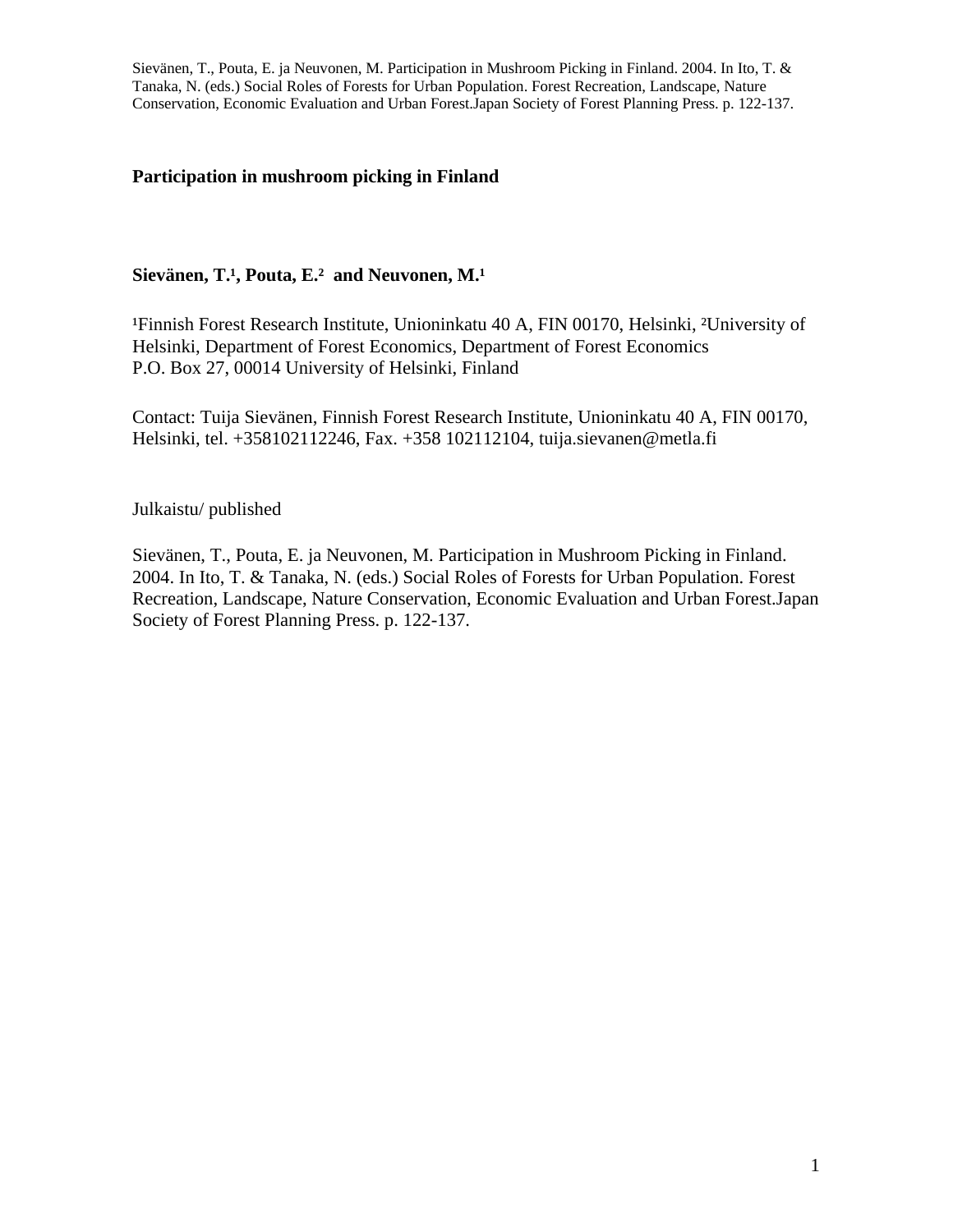#### **Abstract**

The majority of the Finnish adult population, 73 percent, reported having the skills to pick mushrooms. About 38% of the Finns reported picking mushrooms annually in the years 1998-2000. The popularity of mushroom picking is related to everyman's right, the right to open access to private forests, which also includes the opportunity to pick mushrooms. This study searches for the factors that explain who has mushroom picking skills. It also focuses on participation and the frequency of participation in mushroom picking among Finnish people. The data of this study are based on a population survey collected in the years 1998- 2000 among Finnish population aged 15–74.

The results show that being female gender or older person, living in eastern or southern Finland, having access to a vacation home and participating in a number of outdoor activities were factors that explained the presence of mushroom picking skills. The results of a logistic regression model and negative binomial regression models also show that participation and the frequency of participation are related to being female or an older person, living in eastern and southern Finland, having a rural place of residence as well as the abundance of the mushroom crop during picking season.

Keywords: mushroom picking, outdoor recreation, forest recreation, participation, population survey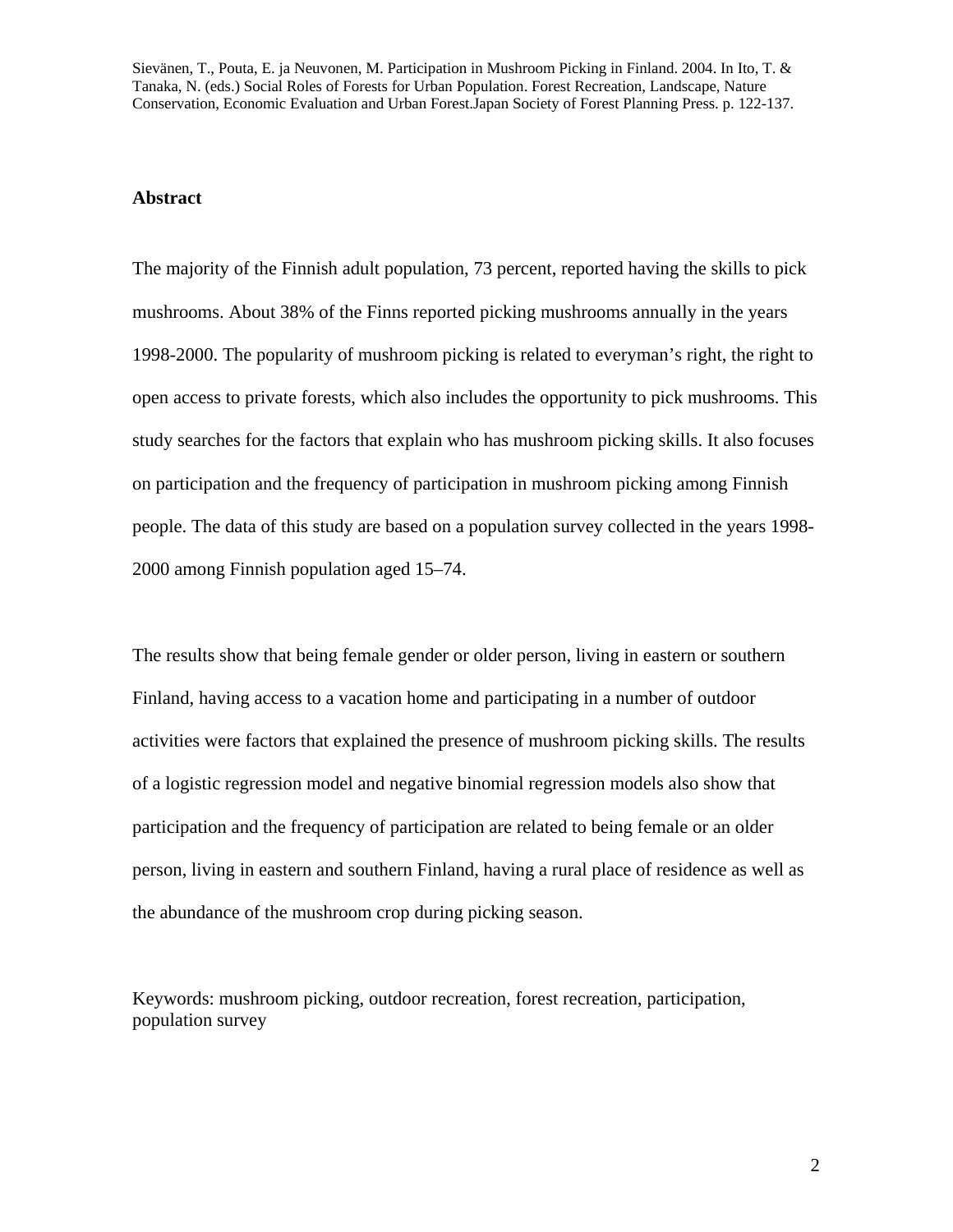### **Introduction**

During the autumn months mushroom picking is a popular outdoor activity In Finland. In earlier times, wild mushrooms were an important part of the Finnish diet, particularly in the eastern parts of the country (Sarmela, 1994). In the 1970's and 80's, 70% of Finnish households still picked mushrooms for their own use, and almost all (96%) told that they are able to recognise at least some mushroom species (Pekkarinen et al., 1980). Today, four out of five Finns report using wild mushrooms as a part of their diet sometimes, and two out of five report picking wild mushrooms themselves (Feodoroff, 1999; Pouta and Sievänen, 2001). However, mushroom picking is still more popular among people living in eastern Finland than in western Finland (Sievänen et al., 2002). Interestingly, the mushroom species used in eastern and western Finland differ rather remarkably. People pick *Lactarius* species in the east, and *Cantharellus* and *Boletus* species in the west (Pekkarinen et al., 1980).

Mushroom picking is an activity that demands the ability to wander in forested areas without getting lost. It requires a good knowledge of the forest ecosystem and its seasonal changes in order to learn to be aware where and when the mushrooms are growing. That knowledge is difficult to come by if one lives in a neighbourhood far away from the forest and opportunities to visit forested areas are few and occasional. In particular, the picker must be able to distinguish the edible mushroom species from the poisonous ones. Mushroom picking skills include the methods of cleaning and cooking them for food. The mushroom crops vary from year to year to a great extent. There can be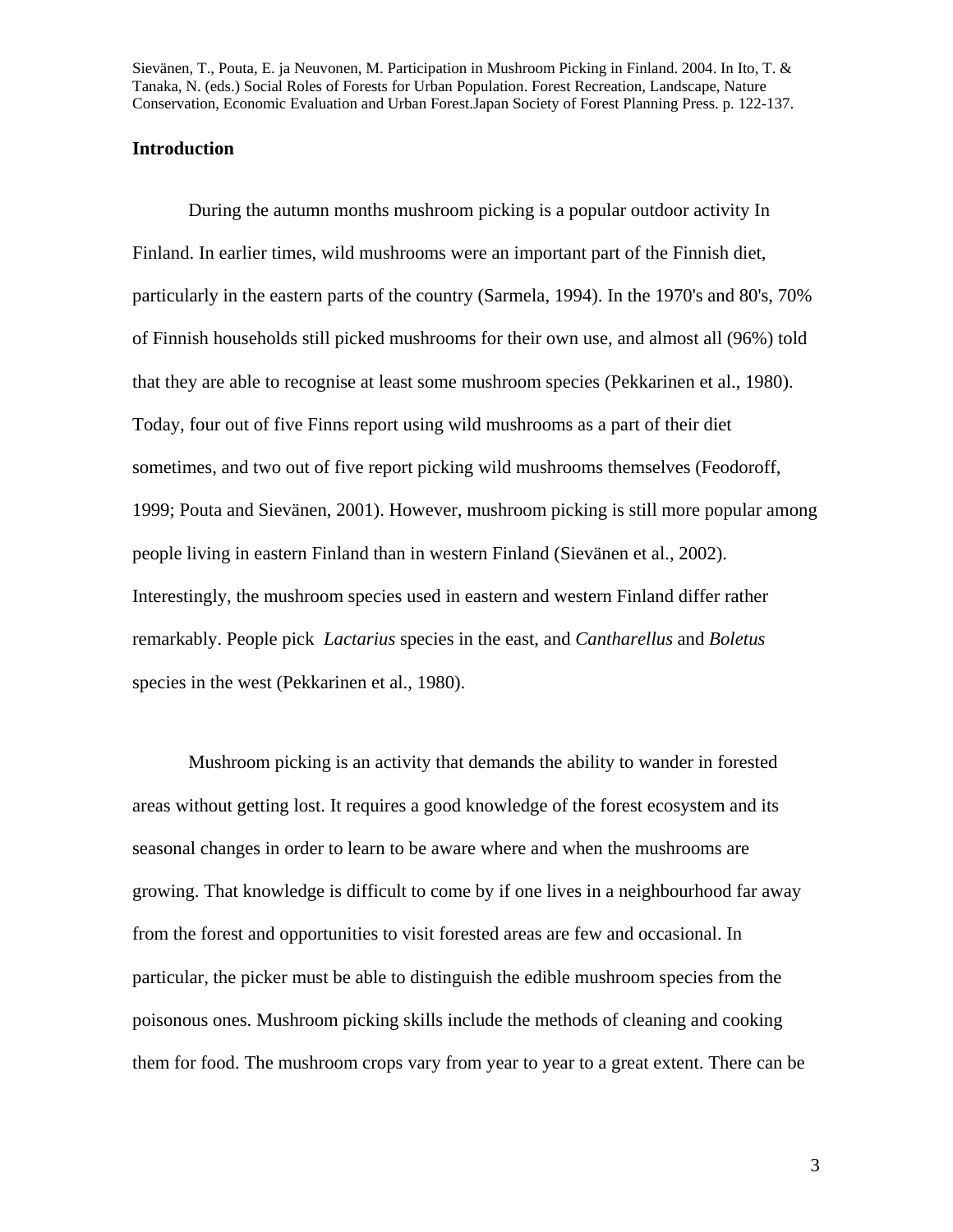Sievänen, T., Pouta, E. ja Neuvonen, M. Participation in Mushroom Picking in Finland. 2004. In Ito, T. & Tanaka, N. (eds.) Social Roles of Forests for Urban Population. Forest Recreation, Landscape, Nature Conservation, Economic Evaluation and Urban Forest.Japan Society of Forest Planning Press. p. 122-137. years when finding any kind of mushrooms for picking is difficult. Another year, there can be abundant crops of all kinds of mushrooms available for pickers.

Typically, Finnish people pick mushrooms in timber production forests close to their home. The average distance to a mushroom picking site is 4.3 km (mean, median only 1.0 km) for the whole population (Pouta and Sievänen, 2001). Many urban people use the forests surrounding their summer cottage for mushroom picking. According to Scandinavian everyman's rights everyone is allowed access to land and is able to pick mushrooms and berries for recreational purposes in all forested and other undeveloped areas regardless of the ownership of the land. Easy access and an abundant supply of resources is a prerequisite factor for a large portion of a population being involved in picking forest food products such as wild mushrooms.

Mushroom picking is a part of Finnish culture and is also a traditional outdoor activity that brings people close to nature. Studying participation in mushroom picking offers useful insights for understanding people's relationship to the forest and to nature in general, as well as their reactions to timber harvesting and forest management. This applies particularly to urban people who may only have contact with a timber production forest when going to pick mushrooms and berries.

Only one study is found in international journals focussing on mushroom picking (Richards and Creasy, 1996). In Finland, factors affecting mushroom picking participation have only been studied separately, without forming a general picture of the socio-economic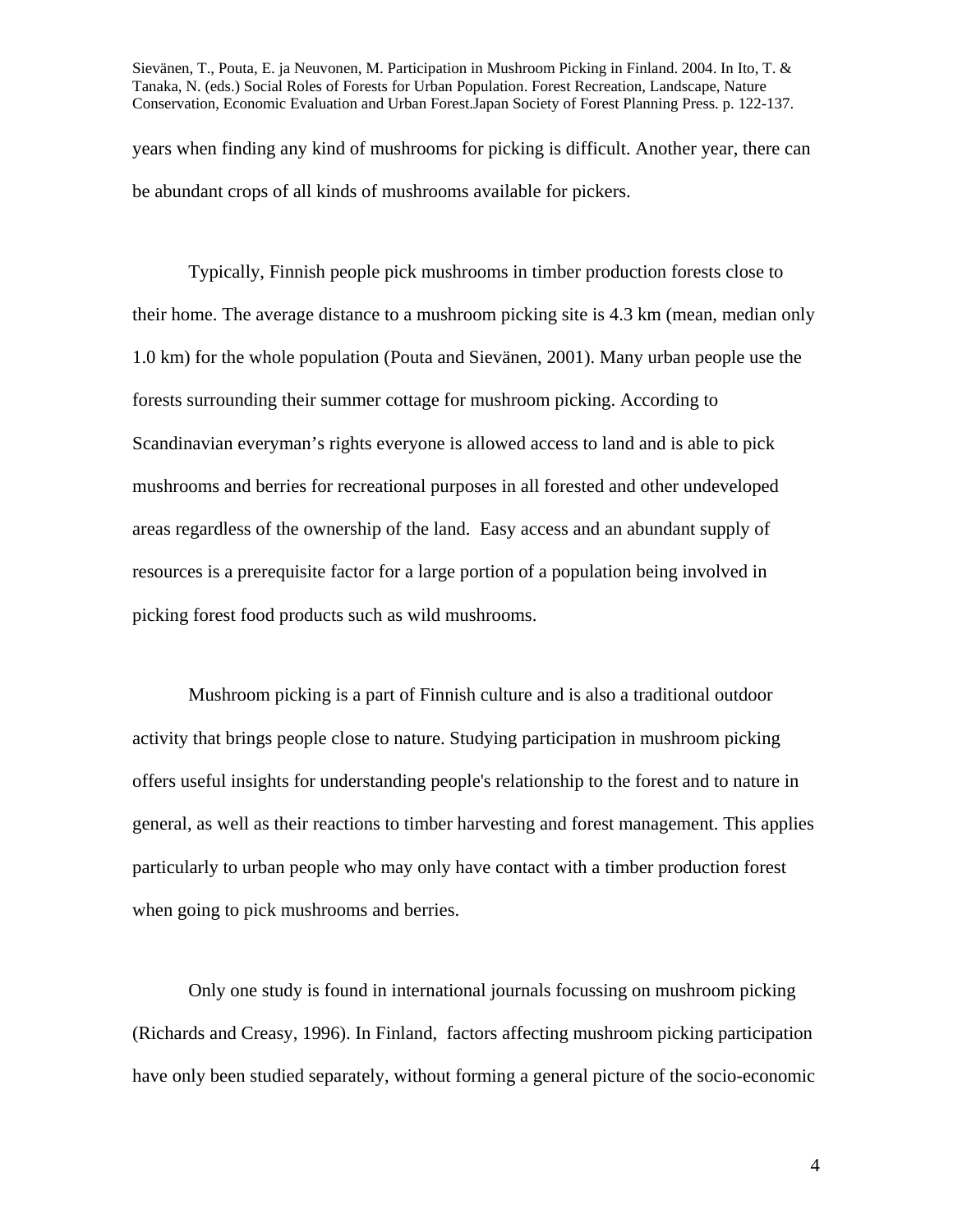background and of the outdoor recreational patterns of mushroom pickers (Liikkanen et al., 1993; Pouta and Sievänen 2001). Furthermore, in addition to participation, it is also important to focus on the frequency of mushroom picking trips and on picking skills.

In this article we focus on three dimensions of mushroom picking: mushroom picking skills, participation in mushroom picking and the frequency of picking occasions, analysing which factors characterise those dimensions.

#### **Research on wild food gathering**

Outdoor recreational activities have traditionally been divided into non-consumptive and consumptive activities (e.g. Li et al., 2003). Hunting, fishing and the gathering of wild foods are typically classified as consumptive activities. Research on the variables explaining participation in consumptive activities has mainly focused on hunting (e.g. Li et al., 2003; Stedman and Heberlein, 2001). The participation in consumptive activities has been described as decreasing or stable in relation to a rural way of life (Stedman and Heberlein, 2001; Mattsson and Li, 1993), as opposed to non-consumptive activities, which have grown in popularity and seem to be equally popular among urban and rural populations (Cordell et al., 1999).

Mushroom picking has been a popular consumptive activity in Nordic countries. In Finland, 38% of the population participate in mushroom picking, 55% participates in berry picking, 46% in fishing, and 7% in hunting (Pouta and Sievänen, 2001). In a Swedish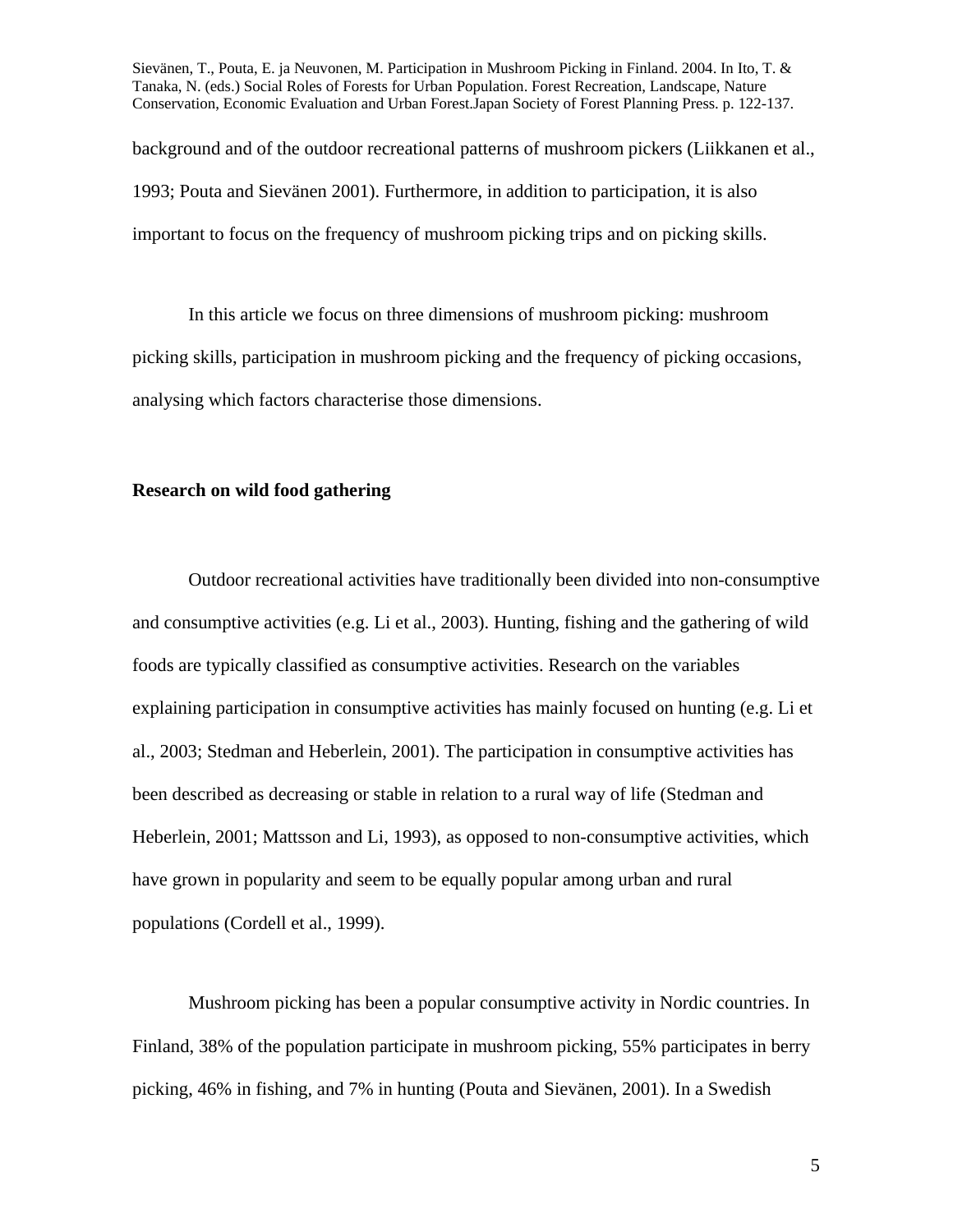study, it was found that the proportion of people participating in mushroom picking was stable between 1977 and 1997. However, a general notion of Swedish people was that the recreational patterns reflecting the relationship between people and nature are changing from harvesting towards the purely recreational, e.g. from consumptive toward nonconsumptive recreational uses of nature (Hörnsten, 2000). In Denmark, the participation rate in mushroom picking is still relatively low - less than 3 % ( Jensen, 1999)

In many western societies, people have lost interest in consumptive recreational activities (Cordell, 1999). This decrease in participation may be caused by the difficulties that urbanised people face in accessing forests for picking wild foods. In Northern America, in many cases, land use rights prohibit access to forests close to one's home. Public lands open for recreational purposes may not be close to home, which can add extra travelling costs. However, in certain parts of the USA mushroom picking has become such a popular recreational activity that ecologists are worried about the sustainability of the forest ecosystem because of possible harm caused by intensive mushroom picking (The Economist, 1995). In some areas, the recreational and commercial picking competes with traditional Native Americans who pick wild mushrooms for subsistence (Richards and Creasy, 1996). In southern Europe, mushroom picking in Italy is a very popular activity, ten percent of all recreational forest visits relate to mushroom picking (Scrinzi et al 1995).

Mushroom picking is an outdoor activity of varying popularity in different groups of the population in Finland (Pouta and Sievänen, 2001). In previous studies in Finland, mushroom picking has been found to be related most strongly to middle or old age and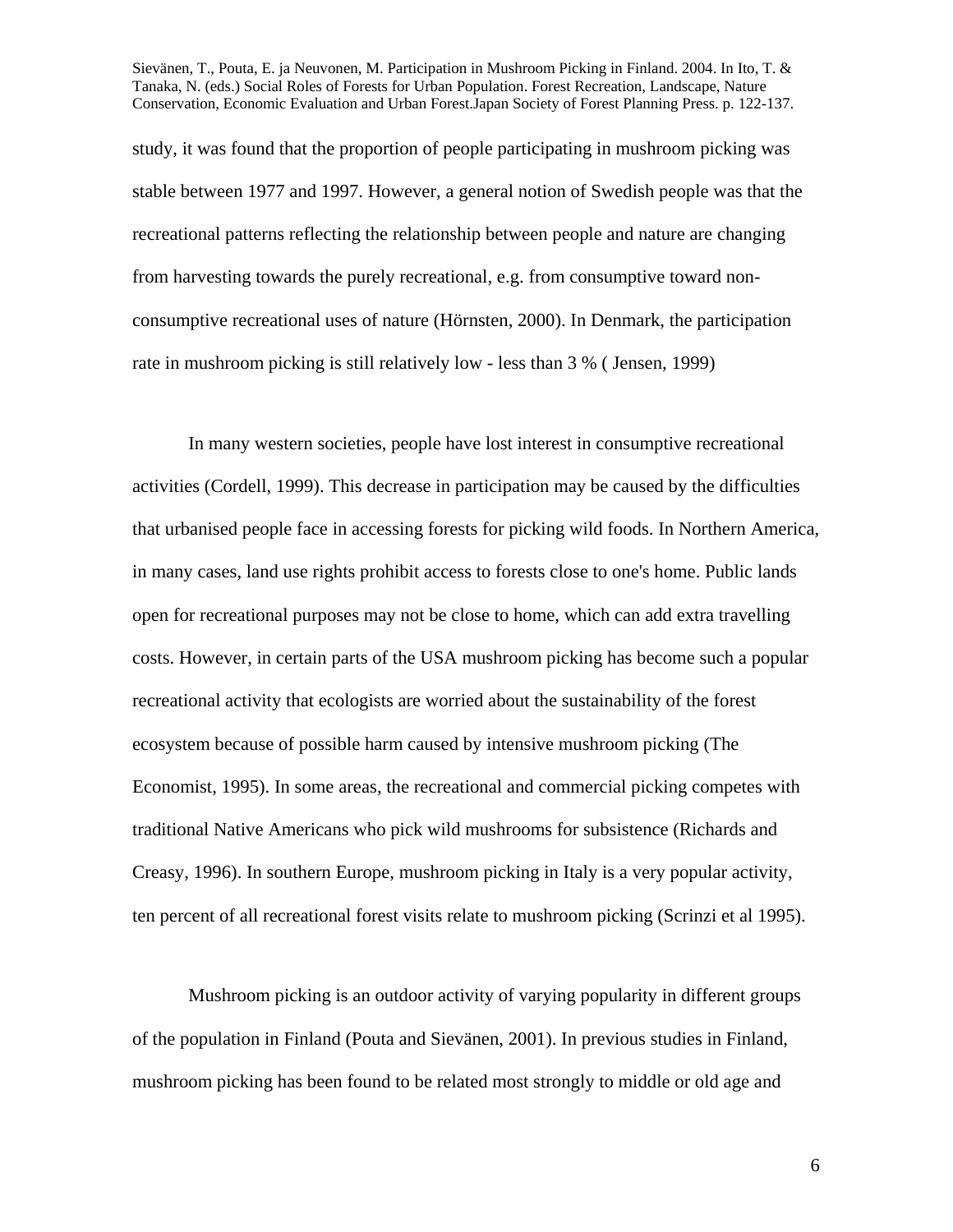residence in eastern regions (Liikkanen et al., 1993; Pouta and Sievänen, 2001; Feodoroff, 1999). Outdoor recreation statistics of the year 2000 (Pouta and Sievänen, 2001) report that the highest share of mushroom pickers are found in the age group of 45-64 (50%), the families of older couples (58%), those with a university education (50%), and those who live in eastern Finland (50%). The lowest participation rates were found in the age group of 15-24 (18%), students (21%), and those living in western and northern Finland (27% and 29%, respectively). In the United States, variables affecting the participation in the gathering of wild foods were geographical region, years of education and rural residence as an adult (Li et al., 2003).

In Finland, particularly in the south, summer cottage ownership is of critical importance in recreational patterns. It seems that a summer cottage is a gate to nature and to a rural way of life, especially for people living in urban areas (Sievänen and Pouta, 2003; Salo, 1984). Approximately every seventh household owns a summer cottage. The number of those who use these cottages is larger than the number of owners because summer cottages are often used by the extended family of the owner, including adult children and siblings with their families (Sievänen and Pouta, 2003; Nieminen 2004). Summer cottage ownership or the opportunity to use a cottage on a regular basis can be assumed to lower the differences in frequency and participation rates of mushroom picking between urban and rural residents.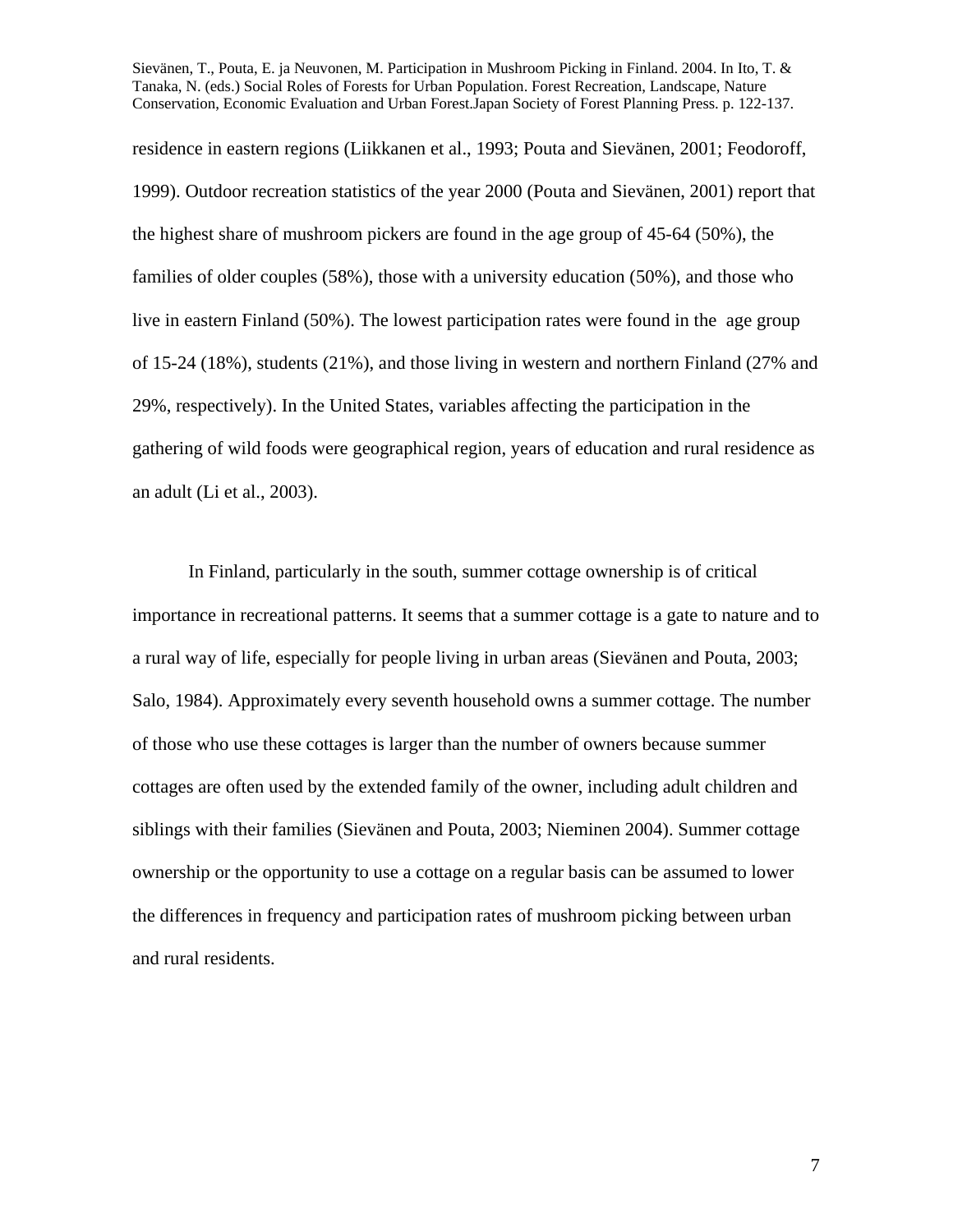#### **Data and methods**

#### *Study population and sampling*

Our observations on mushroom picking behaviour are based on population survey data collected in the context of the Finnish national outdoor recreation demand and supply inventory (Virtanen et al., 2001). The Survey Research Unit of Statistics Finland collected data between August 1998 and May 2000. The data was collected in connection with a labour survey. A random sample of Finns aged 15-74 was drawn from the Census of Finland. The data was gathered in two phases through telephone interviews and a mail-in questionnaire. The total sample size in the first phase was 12,649 people. Interview data was gathered from 10,651 respondents (84% of those sampled). In this phase, information relating to participation in recreational activities and certain socio-economic variables was collected. The mail-in questionnaire was sent to those respondents who expressed their willingness to answer it during the telephone interview. After one reminder postcard and one follow-up form had been sent to non-respondents, two thirds (65% or 5535 persons) of the sample eventually responded to the questionnaire. Of the variables reported here, summer cottage ownership and several other background variables were measured in the mail survey. Because a two-phase survey method was used, only certain variables related to socio-economic background were covered in the total sample of 10,651 respondents. In those analyses in which we wanted to use all the background variables that were measured in the mail survey, the number of available observations declined to 5535. The mail survey was further divided into sub-samples to measure many topics and to avoid response load.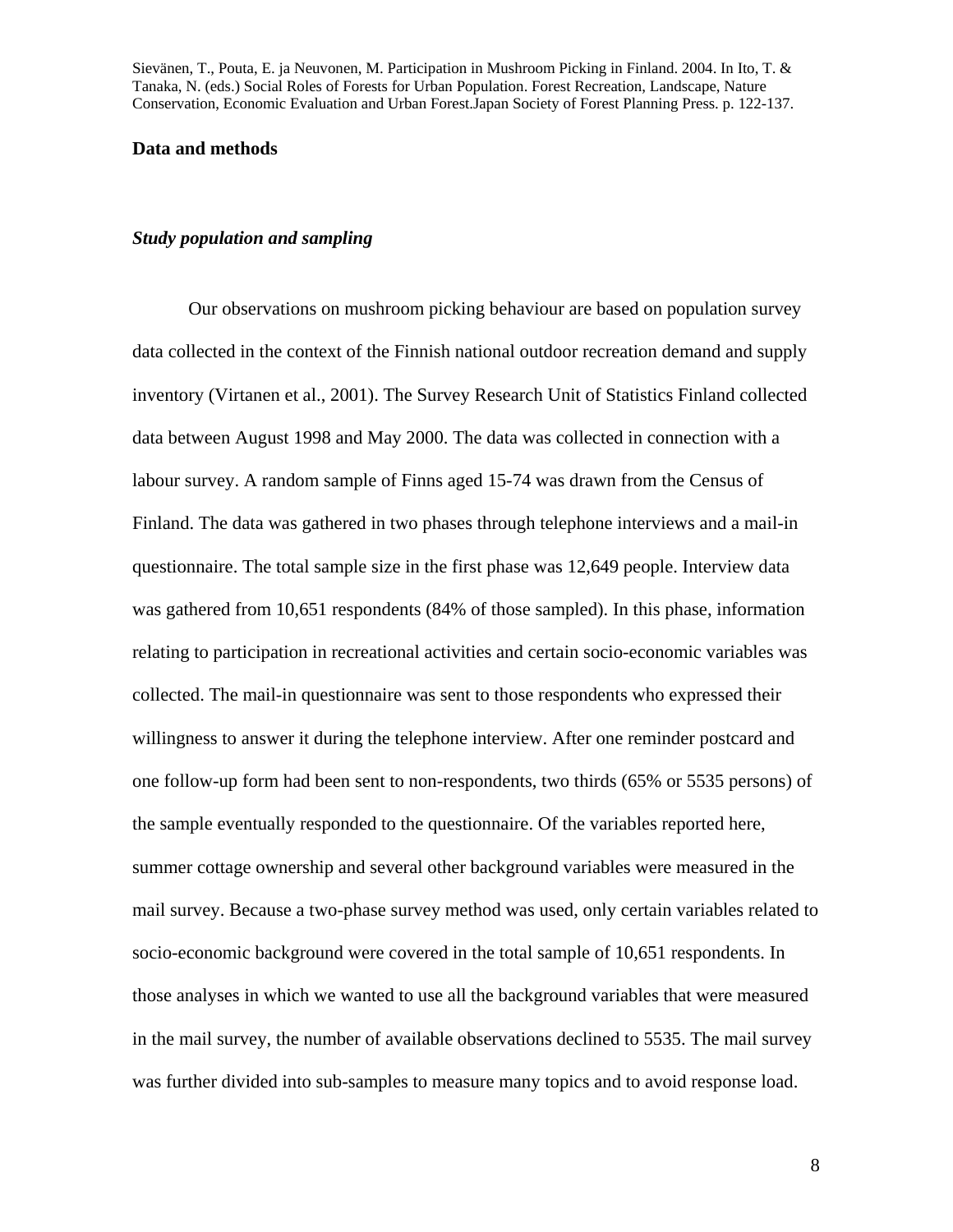Sievänen, T., Pouta, E. ja Neuvonen, M. Participation in Mushroom Picking in Finland. 2004. In Ito, T. & Tanaka, N. (eds.) Social Roles of Forests for Urban Population. Forest Recreation, Landscape, Nature Conservation, Economic Evaluation and Urban Forest.Japan Society of Forest Planning Press. p. 122-137. The variable measuring the respondents' mushroom picking skills was measured from about

half of the mail survey sample (2736).

#### *Variables*

Participation in mushroom picking and about 85 other outdoor activities was measured in the telephone survey. In the interview, a screening question revealed whether the respondent had participated in a certain category of activity. If the respondent had done so, he or she was asked about his or her participation in individual activities in that category. After asking questions related to participation in an individual activity, for example, mushroom picking, the number of occasions per year was elicited. In the following, the participation rate means the proportion of respondents who had participated in mushroom picking during the previous 12-month period.

The variable for mushroom picking skills was measured in the mail survey by asking: a "How have you learned the skills to pick mushrooms?" The options for answers included several alternatives, e.g. that the person was taught by family, siblings, friends etc. and the alternative, "not having skills". Those respondents who selected some other option than "not having skills", were classified as having the skills needed to pick mushrooms.

The variable describing access to a summer cottage was measured in the mail survey by asking: "Do you or your family have the opportunity to use a summer cottage on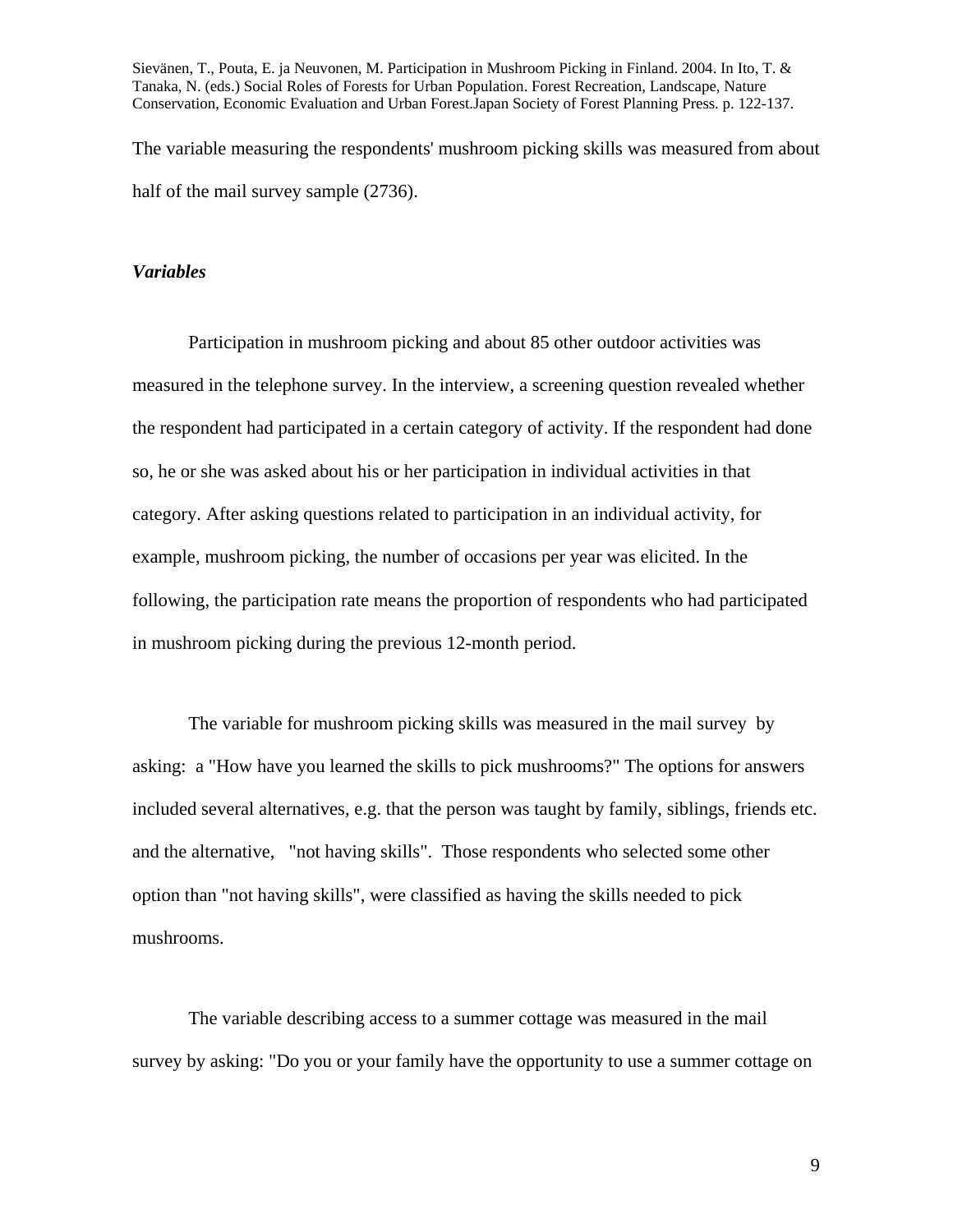Sievänen, T., Pouta, E. ja Neuvonen, M. Participation in Mushroom Picking in Finland. 2004. In Ito, T. & Tanaka, N. (eds.) Social Roles of Forests for Urban Population. Forest Recreation, Landscape, Nature Conservation, Economic Evaluation and Urban Forest.Japan Society of Forest Planning Press. p. 122-137. a regular basis?" The question was formulated in such a way that ownership of the cottage was not a criterion: summer cottage access based on an existing tenancy agreement was possible as well.

The variable for the number of inhabitants in the respondents' home municipalities describes the urban-rural variation. The size classification for the municipality of each respondent was obtained from the Census of Finland. In addition, other variables related to the site of residence and the socio-economic status of the respondent was obtained from the Census.

The variable describing the yearly variety of mushroom crops is based on the date of the response to the survey. The informants who participated in the survey between August of 1998 and July of 1999 focussed their responses on the autumn of 1998 when the mushroom crop was abundant (Metla, 1998), and the other half of the informants responded on the basis of the poor mushroom crop in the autumn of 1999 (Metla, 1999).

#### *Statistical methods*

In the following analysis we used logistic regression (e.g. Hosmer and Leweshow, 2000) to explain firstly the presence of mushroom picking skills and secondly participation in mushroom picking. Logistic regression was chosen because the dependent variable was dichotomous, indicating participation and non-participation within a 12-month period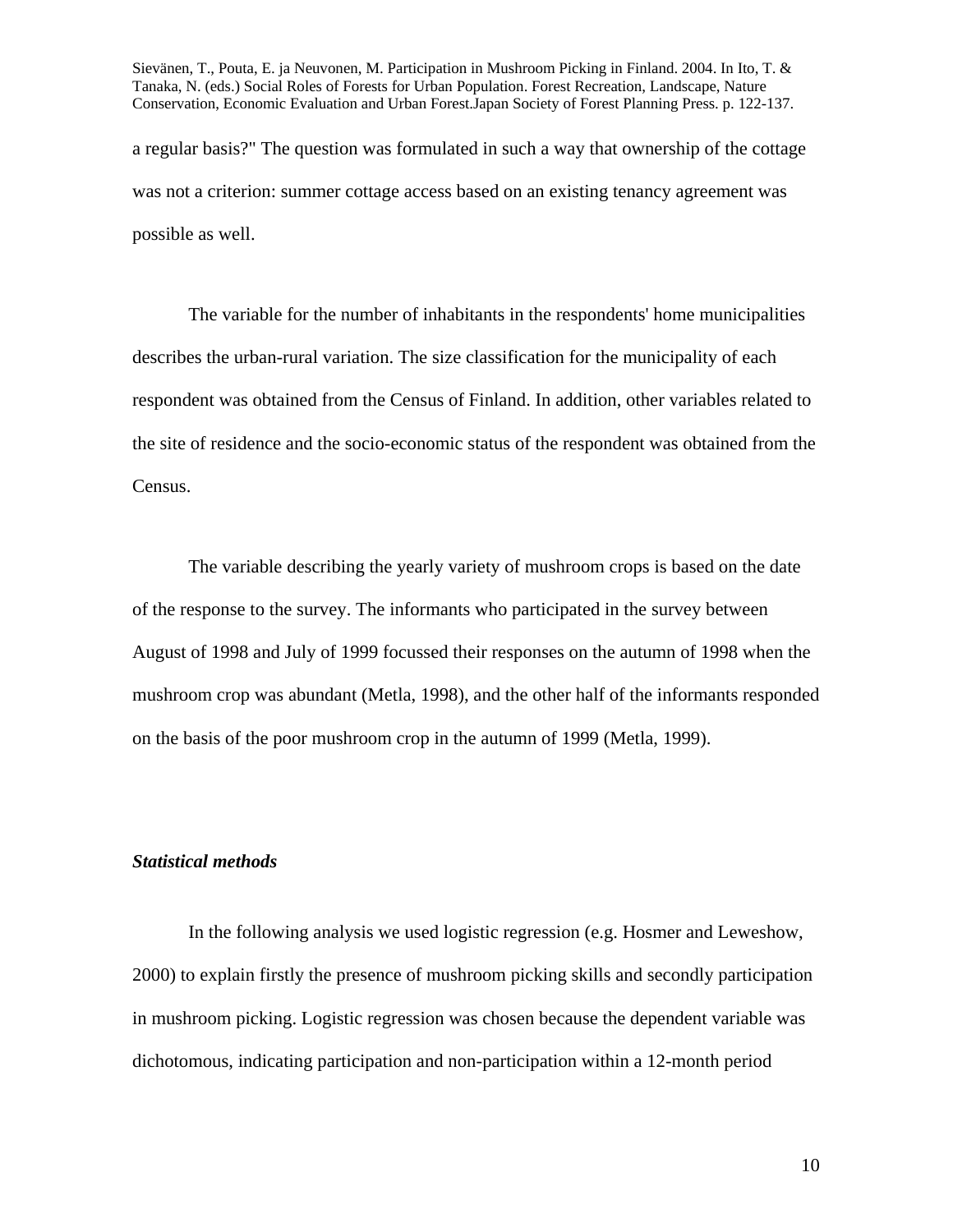Sievänen, T., Pouta, E. ja Neuvonen, M. Participation in Mushroom Picking in Finland. 2004. In Ito, T. & Tanaka, N. (eds.) Social Roles of Forests for Urban Population. Forest Recreation, Landscape, Nature Conservation, Economic Evaluation and Urban Forest.Japan Society of Forest Planning Press. p. 122-137. before the survey. Significance tests for a single coefficient were based on the Wald-test. A likelihood ratio test was used to test the significance of the model. Pseudo R<sup>2</sup> was applied as a measure of fit for the participation model. Pseudo R<sup>2</sup> is defined as  $1 - L_m/L_0$ , where

 $L_m$  is the log likelihood for the estimated model and  $L_0$  is the log likelihood for a model that includes only a constant (Hosmer and Leweshow, 2000, 166).

Thirdly, a model for participation frequencies was made by using a negative binomial regression model (Cameron and Trivedi, 1998). For mushroom picking, the frequency of participation is of the form 0, 1, 2,… times per year. A common model for analysing such count data is a Poisson regression model. Compared to the Poisson regression model the negative binomial regression model stretches the assumption of the equality of the variance and mean of the dependent variable by allowing the variance to vary from the mean. In our model, the variance differs from the mean and therefore a negative binomial model was preferred to the Poisson regression model. The model for participation frequencies was truncated from zero. A Wald test was used to test the significance of a single coefficient, and a likelihood ratio test was used to test the significance of the model. Pseudo  $R<sup>2</sup>$  was used as a measure of model fit.

Our data have been weighted by survey-weights to improve their comparability to the Finnish population on the basis of gender, age and geographical region. For statistical analysis, weights were divided by their means so that the sum of the new weights is close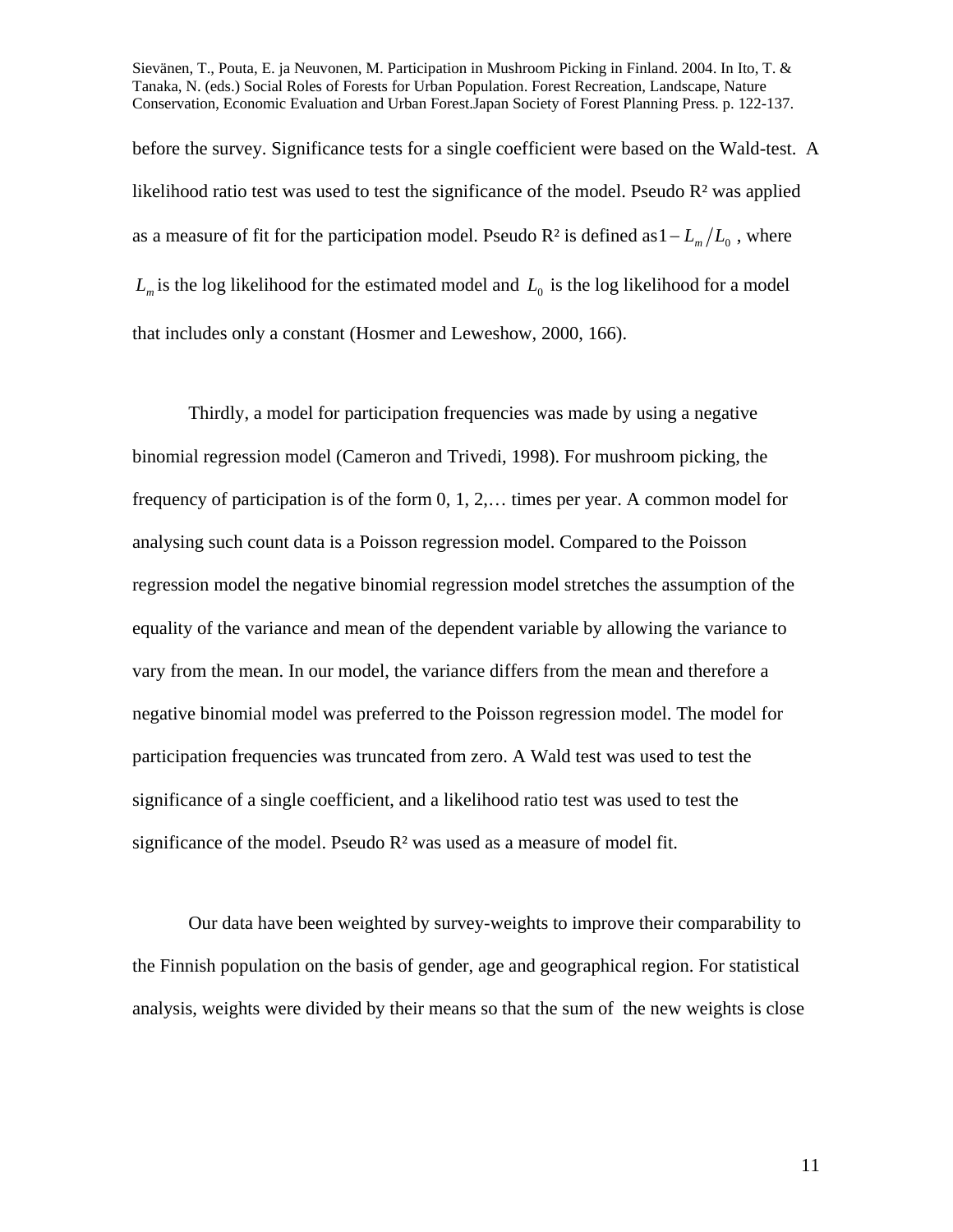to the real frequencies. This procedure was performed in order to avoid incorrect estimates in statistical inference.

**Results** 

### *The variables explaining who has mushroom picking skills*

Three out of four people in the Finnish adult population were found to have mushroom picking skills. Based on our data, the variables which significantly explained who was skilled at picking mushrooms were related to gender, age, region of residence, access to a vacation home and the overall number of outdoor activities in which the person is involved. Being female or an older person, living in southern or eastern Finland, having access to a vacation home on a regular basis and participating in a high number of outdoor activities in general seemed to be the factors that increase the probability of having mushroom picking skills and belonging to the group of possible mushroom pickers.

TABLE 1

*The variables explaining who participated in mushroom picking in last season*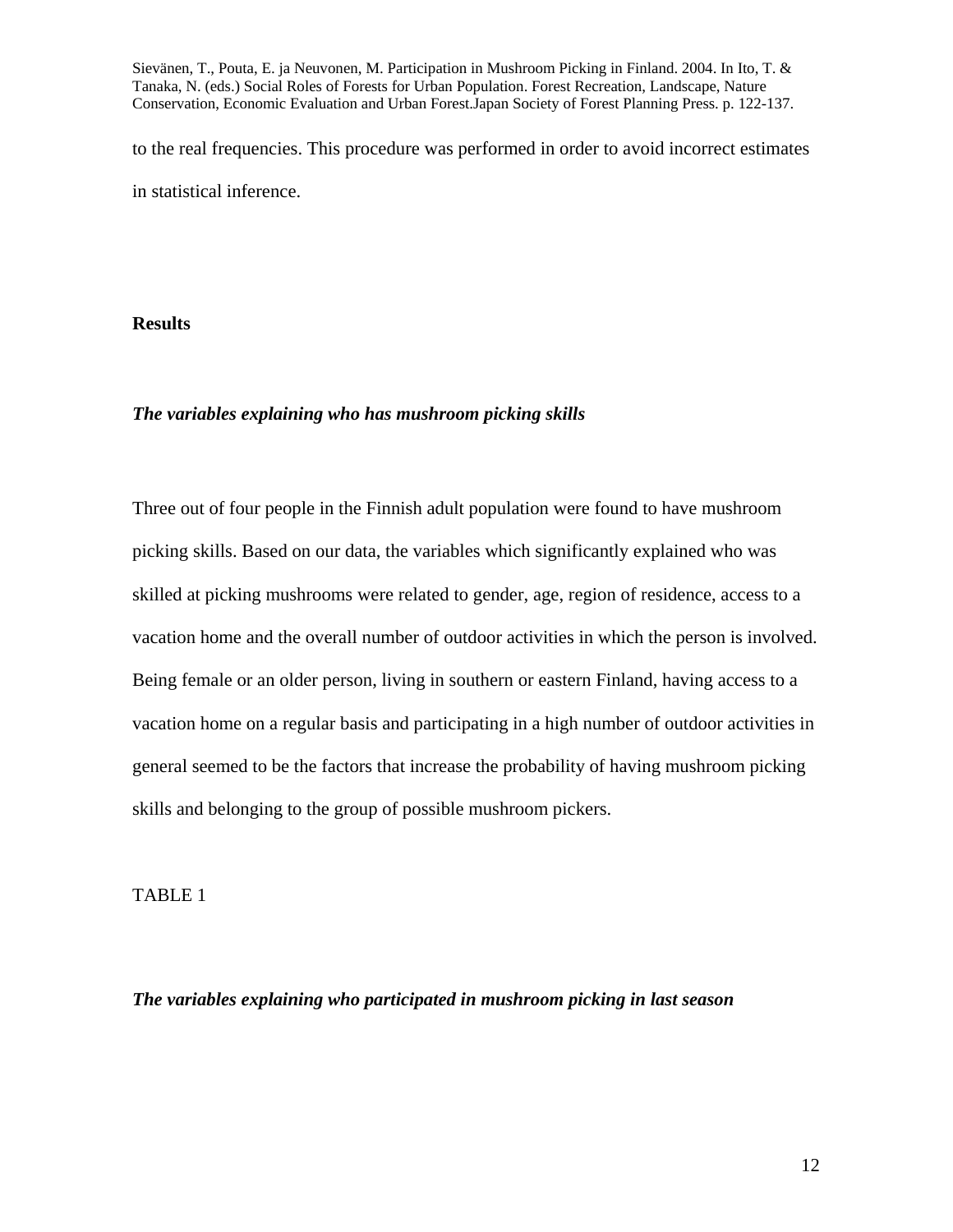According to the data, the proportion of mushroom pickers in the entire adult population was 38% in the years 1998-2000. Of those who claimed to have the skill to participate, the participation rate was 54%. The significant factors explaining participation in mushroom picking were gender, age, place of residence (the size of the municipality and region), the quality of mushroom crops during the year previous to the survey and the number of outdoor activities in general (table 2). The abundant mushroom season increased the number of people involved in mushroom picking. The first part of the survey sample reported on the mushroom picking that took place in the fall of 1998, which was an excellent mushroom season (Metla 1998). In that part of the sample the participation rate was 44%. The rate was 33% for those who reported on the mushroom picking that took place during the poor mushroom year of 1999.

## TABLE 2.

#### FIGURE 1.

In figure 1, the participation rates have been calculated by using the model presented in table 2. The participation rates reflect variations related to gender, region and the quality of the mushroom crop for that season. In calculating the participation rates we used the population average for age and the number of outdoor activities (according to gender), education level and the size of the municipality of residence (10000-99999 inhabitants). Figure 1 clarifies the cultural differences in mushroom picking habits between eastern and western Finland. In the most active group, females living in eastern Finland, the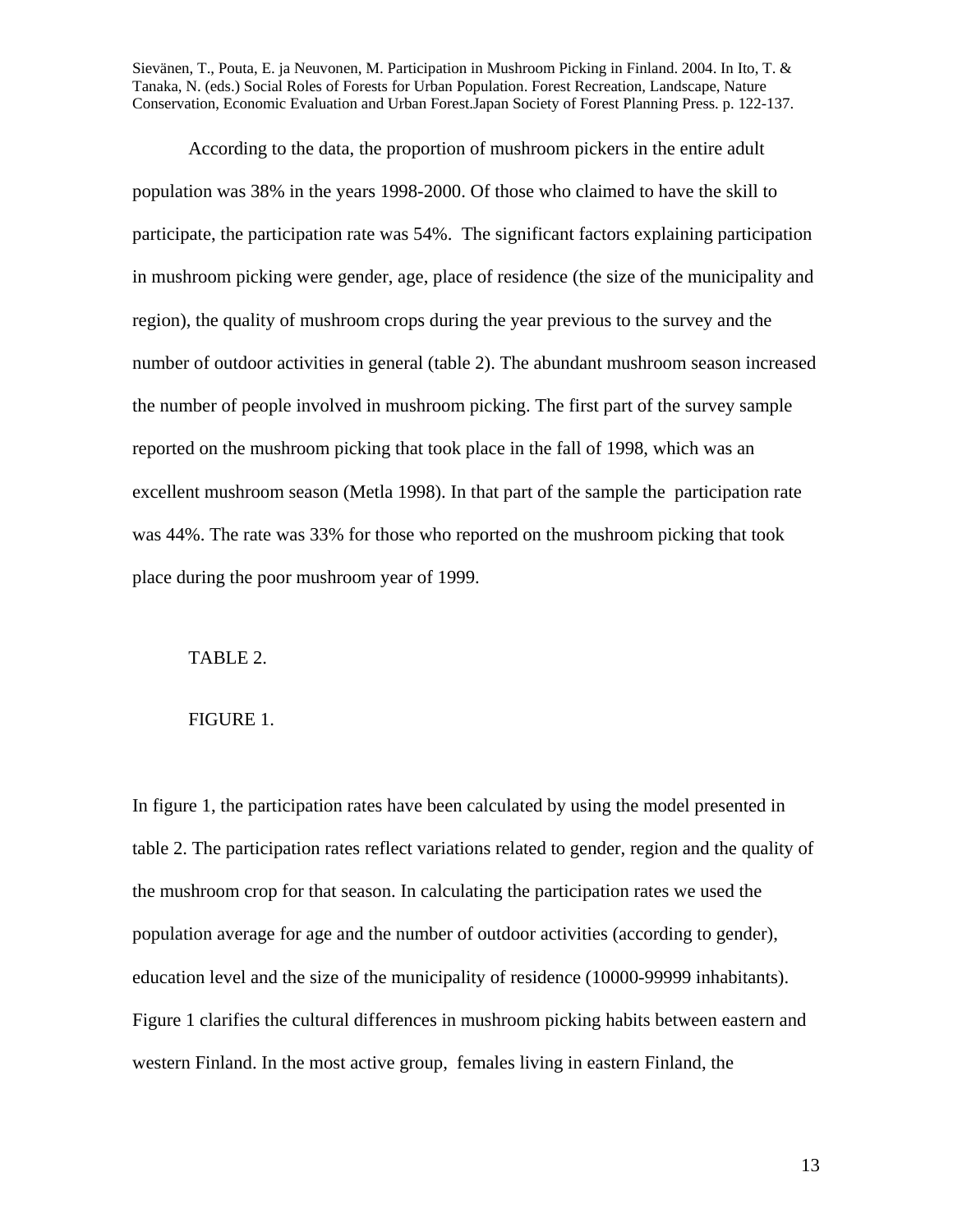Sievänen, T., Pouta, E. ja Neuvonen, M. Participation in Mushroom Picking in Finland. 2004. In Ito, T. & Tanaka, N. (eds.) Social Roles of Forests for Urban Population. Forest Recreation, Landscape, Nature Conservation, Economic Evaluation and Urban Forest.Japan Society of Forest Planning Press. p. 122-137. participation rate is about 60 % in a good season, which is about 20-percentage units higher than for females in western and northern Finland. The participation rate was on average 10 percentage units higher for females than for male respondents.

#### *The factors effecting the frequency of picking occasions among mushroom pickers*

The negative binomial model in Table 3 demonstrates those factors that affect participation frequencies. Age, gender, the size of the municipality, and the region of residence were the socio-economic variables that significantly explained the participation frequencies of mushroom picking, but also access to a vacation home and the quality of the mushroom crop during the previous season seemed to have a significant effect on the number of mushroom picking occasions per picking season. About 50% of the mushroom pickers participated in picking five times or more during the season. Women had more occasions to pick mushroom compared to men. Moreover, the older people had more mushroom picking occasions compared to younger people. The number of people, who picked on more than 15 occasions per year, was higher in the countryside or in small towns compared to pickers living in a big city. The quality of the mushroom crops also affected the number of picking occasions to some extent. The average number of occasions for the first part of the sample, representing the year of 1998, was 7.2 for the whole population, and for the later part of the sample, which reflects the number of picking occasions in 1999, was 6.1 occasions. From these figures we can see that pickers do not compensate for poor crops with more frequent picking occasions. Instead, good crops attract mushroom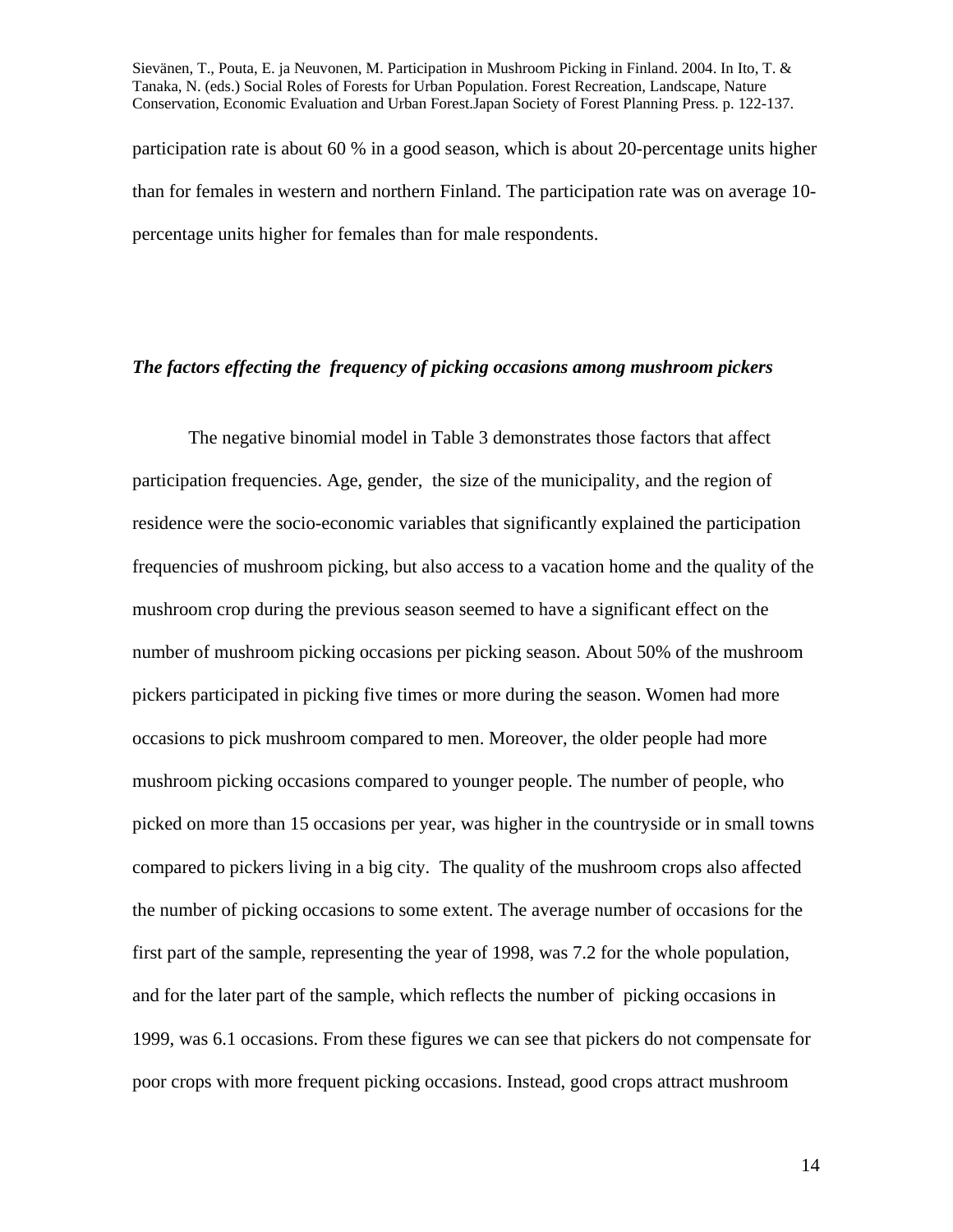pickers to pick more frequently than they would otherwise do. In this model we also tested the effect of income on participation frequency, but it was not significant.

TABLE 3.

## **Conclusions and discussion**

The majority of Finnish people have mushroom picking skills, and two out of five use them annually on a year with average crop. Both participation rates and the number of picking occasions vary between years of good and poor mushroom crops. The most important socio-economic factors affecting participation in mushroom picking and the number of picking occasions, but also the presence of picking skills, are gender, age, place of residence (the size of the municipality and the location of the region). For variables related to the general outdoor recreational pattern the number of outdoor activities has an effect on participation in mushroom picking and access to a vacation home has an effect on the participation frequency.

The regional variation in mushroom picking in Finland is remarkable. The differences between regions have cultural historical roots (Sarmela, 1994), which are still seen as a cultural influence on the outdoor behaviour among the population. The first studies on mushroom picking participation rates reported statistics such as 60-90% of households in eastern Finland (Pekkarinen, 1980; Salo, 1984) and 30-60% of households in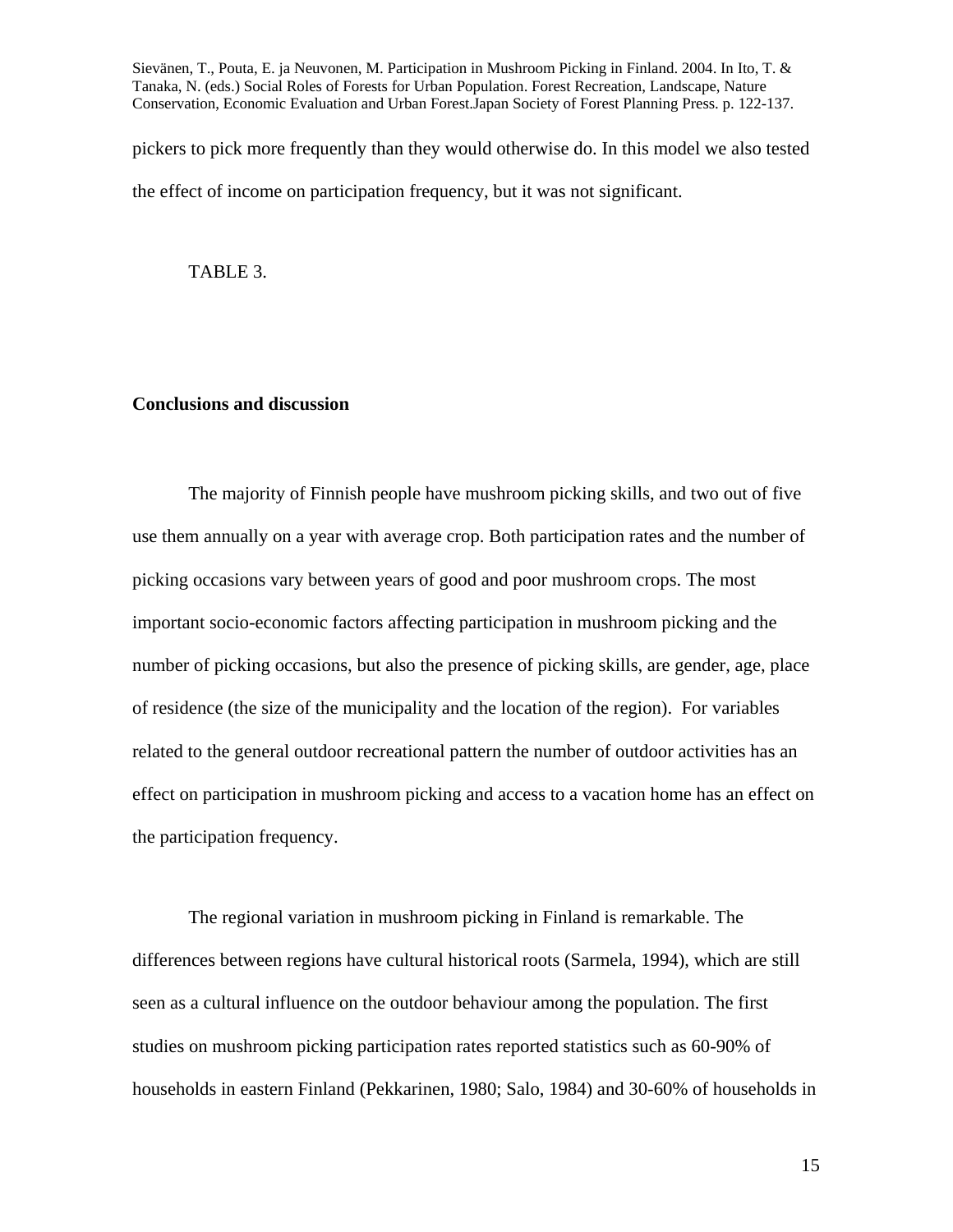western or northern Finland (Pekkarinen, 1980; Salo, 1984; Saastamoinen and Lohiniva, 1989) participated in mushroom picking. Currently, participation rates in eastern Finland are 50 % compared to 28 % in western Finland (Pouta and Sievänen, 2001). This suggests that participation in mushroom picking has decreased more quickly in eastern Finland but has decreased less quickly or remained unaltered in Western Finland. In any case, the participation in mushroom picking is more popular in the east. In addition, a rural place of residence seems to be positively related to the participation as well in this study and in earlier studies. Interestingly, urban people have reported being able to identify more mushroom species than rural people (Pekkarinen, 1980). This is probably linked to the level of education, which is also positively related to the level of knowledge of mushroom species.

Picking activities seem to have remained a female dominated outdoor activity. Women are also more active in participating in berry picking (women 62%, men 49%) (Pouta and Sievänen, 2001; Pouta et al., 2004). Currently, more men take part in mushroom picking compared to previous decades. Studies from the 70's and 80's report that the differences in participation rates in picking berries and mushrooms between men and women were even larger than today. Men became more involved in picking activities during the period of urbanisation when urban families started to use the family car in order to get to good mushroom and berry picking sites (Pekkarinen, 1980; Salo, 1984).

Age and the level of education seem to have a role in mushroom picking participation. Picking activities are more common among middle-aged and older people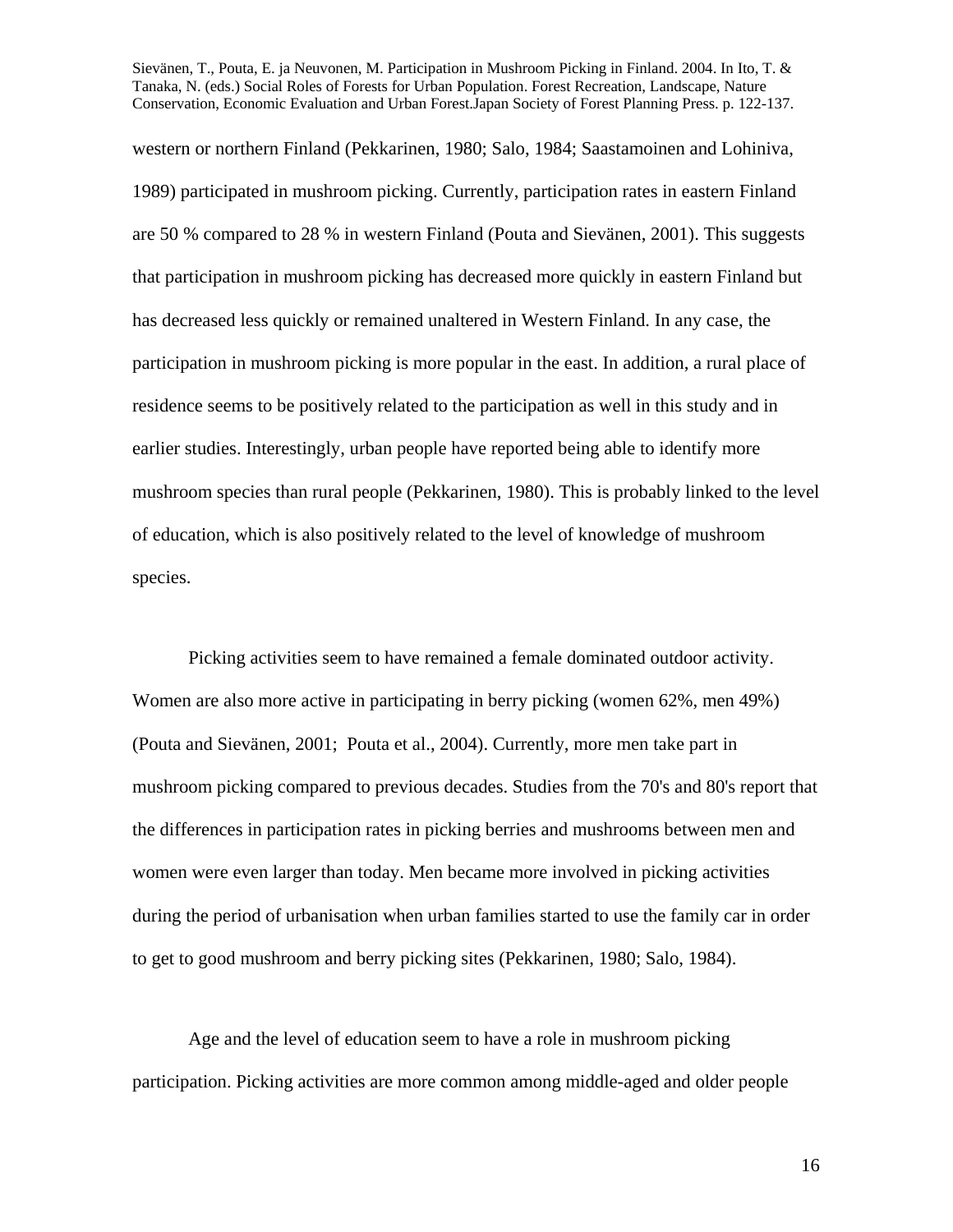than among younger people: a 50 % participation rate was found for those aged 45-64 compared to 18% among those aged 15-24. According to leisure statistics (Liikkanen et al., 1993), participation both in picking berries and mushrooms did not change for the entire population between 1981 and 1991, but it did drop among the younger groups. In this study, fewer younger people compared to older age groups have the skills for mushroom picking, which may indicate a sign of a continuing drop in mushroom picking participation in the future. The compensating effect may come from the increasing leisure time of the now active, large age group of middle aged mushroom pickers after their retirement. Furthermore, the predicted rise in the level of education in general in Finland may delay a possible decrease, since higher education is positively related to mushroom picking participation. In Sweden, mushroom picking has also been traditionally a common outdoor recreational activity, the popularity of which has remained unaltered during the last decades in a period when berry picking has decreased remarkably (Hörnsten, 2000).

Interestingly, mushroom picking frequency was not related to the income of the picker. It seems that mushrooms are not a necessity in Finnish households' food economy, but are rather luxury goods of more highly educated Finns. The same conclusion can also be drawn from the decrease in picking frequencies in years with a poor crop. This gives the impression that Finns do not have an annual mental quota or goal for the amount of mushrooms picked and conserved. Rather, they take advantage of the plentiful crops of mushrooms in those years when they appear.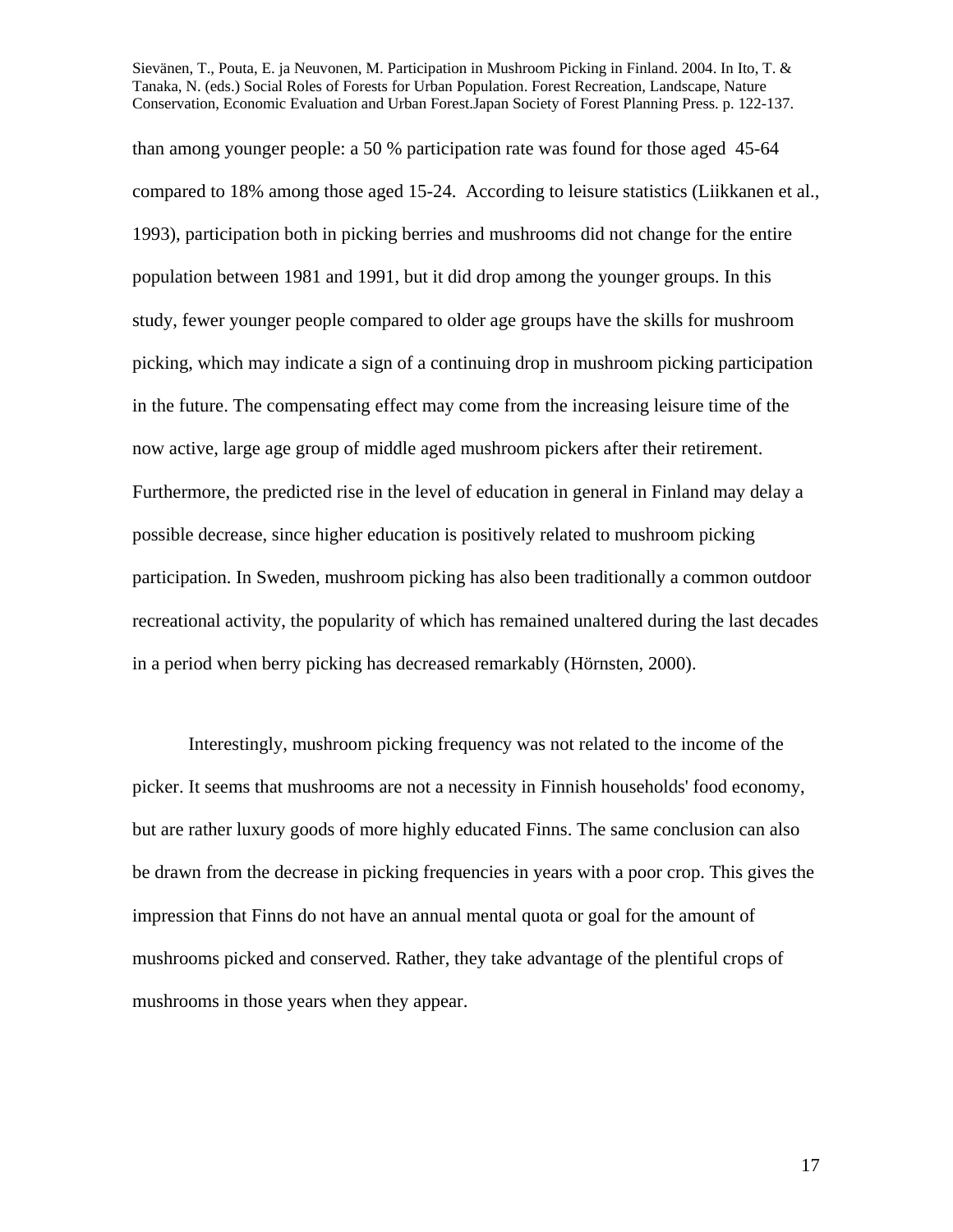The data of this study were collected as a part of a large population survey that inventoried participation rates in 90 different outdoor activities. As the study was focussed to a wide variety of activities, detailed information such as the amount and species of picked mushroom was not available. However, because of the study context, participation in mushroom picking can be expected to be measured more correctly than it would be in a separate study. In many cases, it seems that separate studies tend to report higher participation rates than studies of a more general focus. Moreover, it is always necessary to be cautious in interpreting participation rates, which may be higher in studies than in reality ( e.g. Jensen, 2003).

The analysis of determinants of participation is helpful in order to understand the factors that may cause changes in participation and is also able to offer some tools for making predictions about the future. Analysing and understanding what is going to happen to our traditional outdoor activities in future urbanised societies and what the coming changes mean for how we can use forest resources is interesting and valuable. Shall we manage the best mushroom forests to optimise picking experiences for future generations or can we ignore picking activities and optimise use of forests even more effectively for timber production?

# **References**

Cameron, A. C. and Trivedi, P. K. (1998) Regression analysis of count data. Econometric Society Monographs No: 30. 411pp, Cambridge University Press, New York, USA.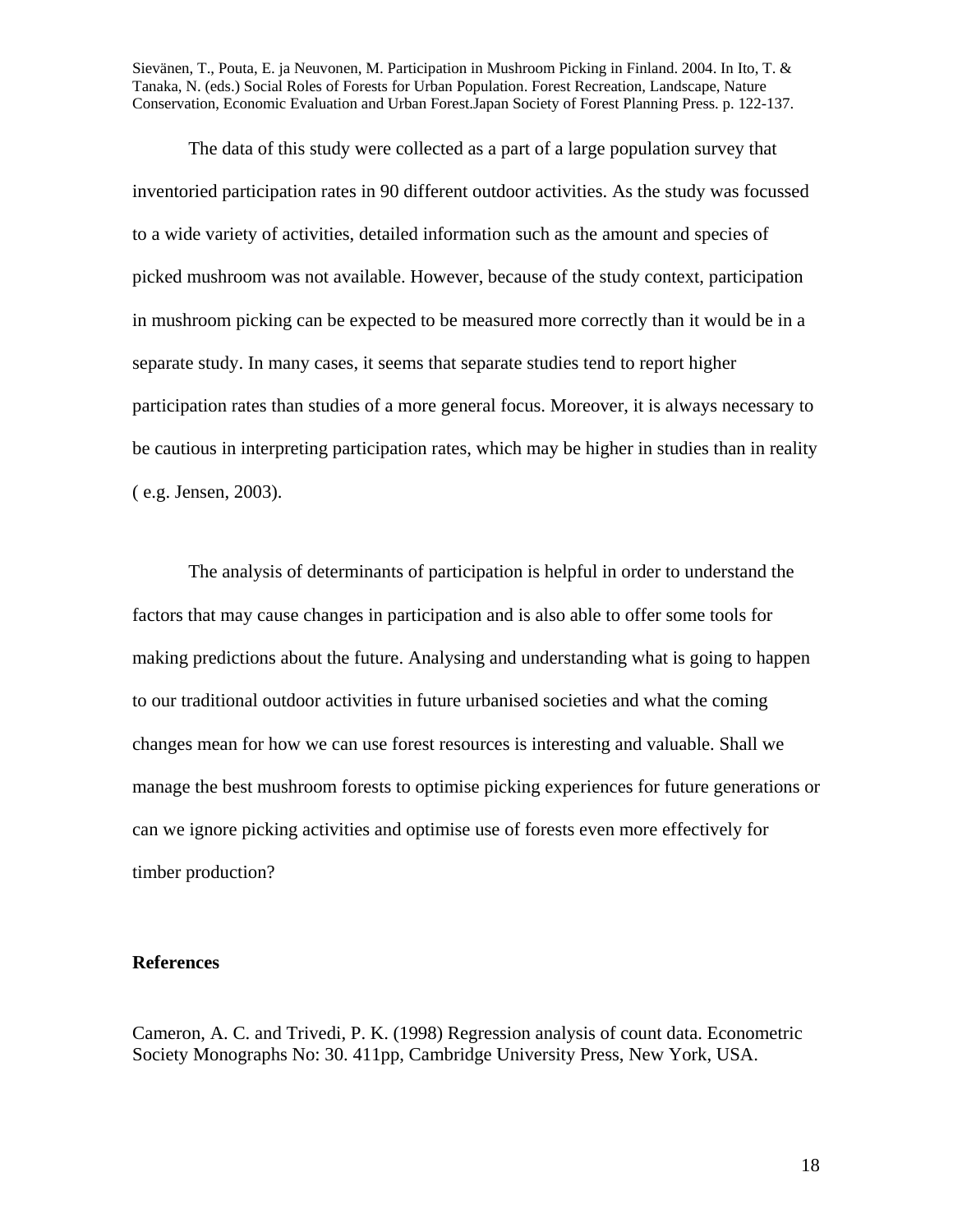Cordell, H. K. (ed.) (1999) Outdoor recreation in American life: a national assessment of demand and supply trends, III, 449pp, Sagamore Publishing, Champaign, Illinois.

Cordell, H. K., McDonald, B. L., Teasley, R. J., Bergstrom, J. C., Martin, J., Bason, J. and Leeworthy, V. R. (1999) Outdoor recreation participation trends. In Outdoor recreation in American life: A national assessment of demand and supply trends. Cordell, H. K. (ed.), 449pp, Sagamore, Champaign, 219-322.

Feodoroff, R. L. (1999) Metsäsienten käyttö Suomessa. 54pp. + appendixes. Kuopion yliopisto, Lääketieteen tiedekunta, Ravitsemustiede (University of Kuopio, Faculty of Medicine, Department of Clinical Nutrition). Thesis. (In Finnish.)

Hosmer, D.W. and Leweshow, S. (2000) Applied Logistic Regression, 2.ed, 375pp, Wiley, New York, USA.

Hörnsten, L. (2000) Outdoor recreation in Swedish Forests -Implications for Society and Forestry. 29pp. Swedish University of Agricultural Sciences. Doctoral thesis.

Jensen, Frank Søndergaard, 1999: Forest Recreation in Denmark from the 1970s to the 1990s. – Forskningsserien nr. 26-1999, Forskningscentret for Skov & Landskab, Hørsholm. 156 pp.

Jensen, Frank Søndergaard, 2003: Friluftsliv i 592 skove og andre naturområder. - Skovbrugsserien nr. 32-2003, Forskningscentret for Skov & Landskab, Hørsholm. 335 pp. ill.

Li, C-L., Zinn, H. C., Barro, S. C. and Manfredo M. J. (2003) A cross-regional comparison of recreation patters of older hunters. Leisure Sciences 25: 1-16.

Liikkanen, M., Pääkkönen, H., Toikka, A. and Hyytiäinen P. (1993) Vapaa-aika numeroina 4. Liikunta, ulkoilu, järjestö- ja muu osallistuminen, loma, huvit. Kulttuuri ja viestintä 1993: 6. Tilastokeskus, Helsinki. (In Finnish.)

Mattsson, L. and Li C-Z. (1993) The non-timber value of Northern Swedish forests - an economic analysis. Scandinavian Journal of Forest Research 8: 426-434.

Metla 1998. Vuosikymmenen sienikesä ja alkusyksy. Tiedote (Media Release) 4.9.1998. (In Finnish.)

Metla 1999. Sienisato jää heikoksi. Tiedote (Media Release) 11.8.1999. (In Finnish.)

Nieminen, M. (2004) Kesämökkibarometri 2003. Tilastokeskus, Helsinki. (In Finnish.)

Pekkarinen, M., Poikela, M. and Koskinen, E. H. (1980) Sienten käyttö kotitalouksissa. Helsingin yliopisto, elintarvike ja -teknologian laitos, EKT -sarja 537. (In Finnish.)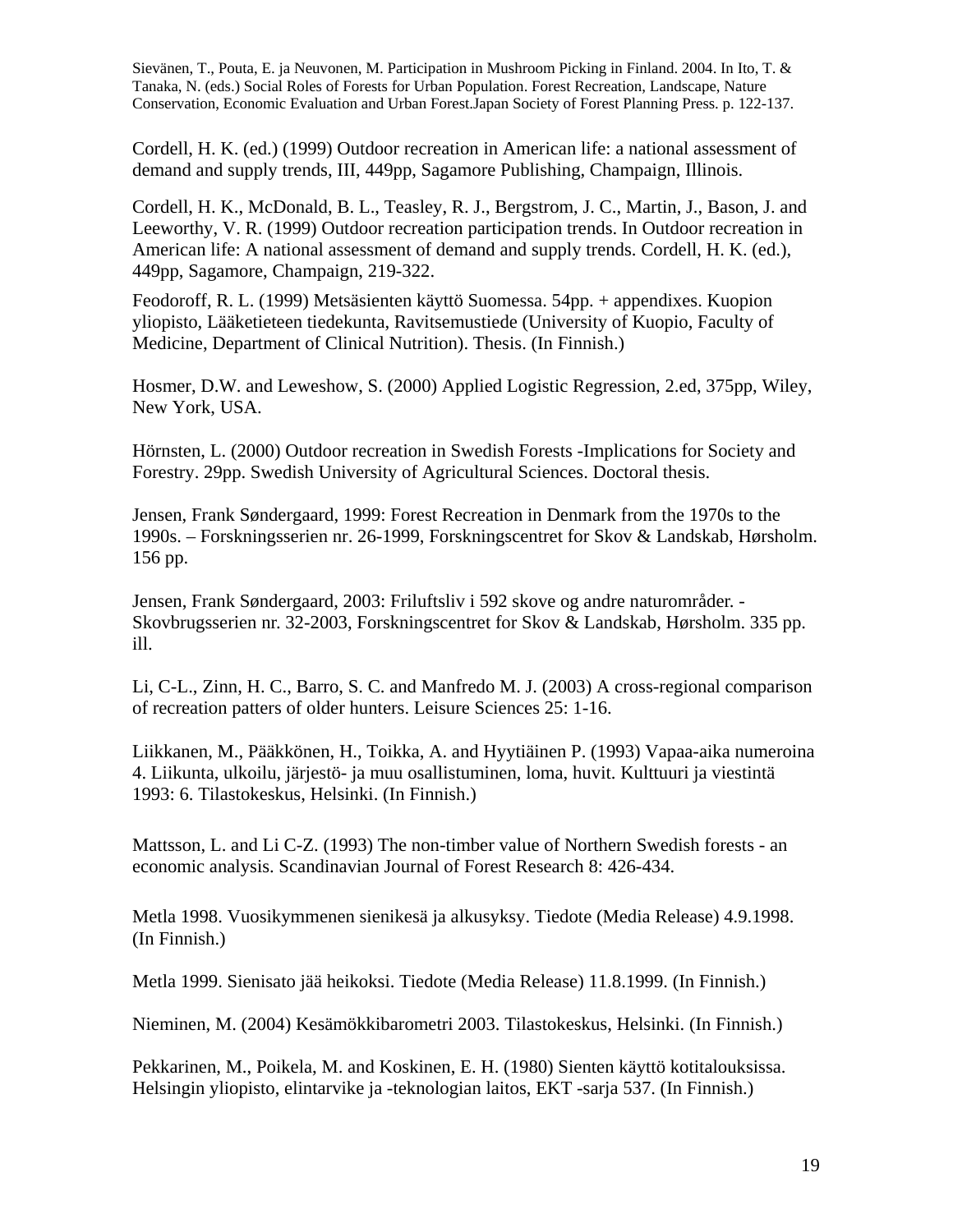Pouta, E. and Sievänen, T. (2001) Luonnon virkistyskäytön kysyntätutkimuksen tulokset - Kuinka suomalaiset ulkoilevat? (Results of the demand study). In Luonnon virkistyskäyttö 2000 (Summary: Outdoor recreation 2000) Sievänen, T. (ed.), 336pp, Metsäntutkimuslaitoksen tiedonantoja 802, 32-76, 195-196.

Pouta, E., Sievänen, T. and Neuvonen, M. (2004). Recreational wild berry picking in Finland - effects of age, urban-rural variation and leisure home access. Manuscript.

Richards R. T. and Creasy, M. (1996) Ethnic Diversity, Resource Values, and Ecosystem Management: Matsutake Mushroom Harvesting in the Klamath Biregion. Society & Natural Resources 9: 359-374.

Saastamoinen, O. and Lohiniva, S. (1989) Picking of wild berries and edible mushrooms in the Rovaniemi region of Finnish Lapland. Silva Fennica 23 (3): 253-258.

Salo, K. (1984) Joensuun ja Seinäjoen asukkaiden luonnonmarjojen ja sienten poiminta v.1982. Folia Forestalia 598: 1-21. (In Finnish.)

Sarmela, M. (1994) Suomen kansankulttuurin kartasto. Suomen perinneatlas. (Atlas of Finnish ethnic culture). Osa 2: 24–28 + liitekartat. Suomalaisen Kirjallisuuden Seura, Helsinki. (In Finnish.)

Sievänen, T. and Pouta, E. (2003) The summer cottage - a gate to nature. In Proceedings of Collaboration and Partnership in Forestry. Division 6 IUFRO Meeting, Valdavia, Chile 2002. Burros, S. (ed.), 508pp, Virginia Tech College of Natural Resources, CD-ROM publication, 294-305.

Sievänen, T., Pouta, E. and Neuvonen, M. (2002) Luonnon virkistyskäyttö maakunnittain. 32pp, Metsäntutkimuslaitoksen tiedonantoja 885. (In Finnish.)

Stedman, R. C. and Heberlein, T. A. (2001) Hunting and rural socialization: contingent effects of the rural setting on hunting participation. Rural Sosiology 66: 599-617.

Scrinzi, G., Tosi, V., Agatea, P. and Flamminj, T. 1995. Gli IItalian e il Bosco. Coordinate Quali-quantitative dell'utenza turistico-ricreativa delle aree forestali in Italia.The Italian and the wood. The forest recreation demand in Italy. Isafa Comunicazioni di Ricerca 95/1. (In Italian)

The Economist 1995. Forests and Mushrooms: Truffle kerfuffle, London, Vol 334, Iss. 7907, p. 90.

Virtanen, V., Pouta, E., Sievänen, T. and Laaksonen, S. (2001) Luonnon virkistyskäytön kysyntätutkimuksen aineistot ja menetelmät. (The data and the methods). In Luonnon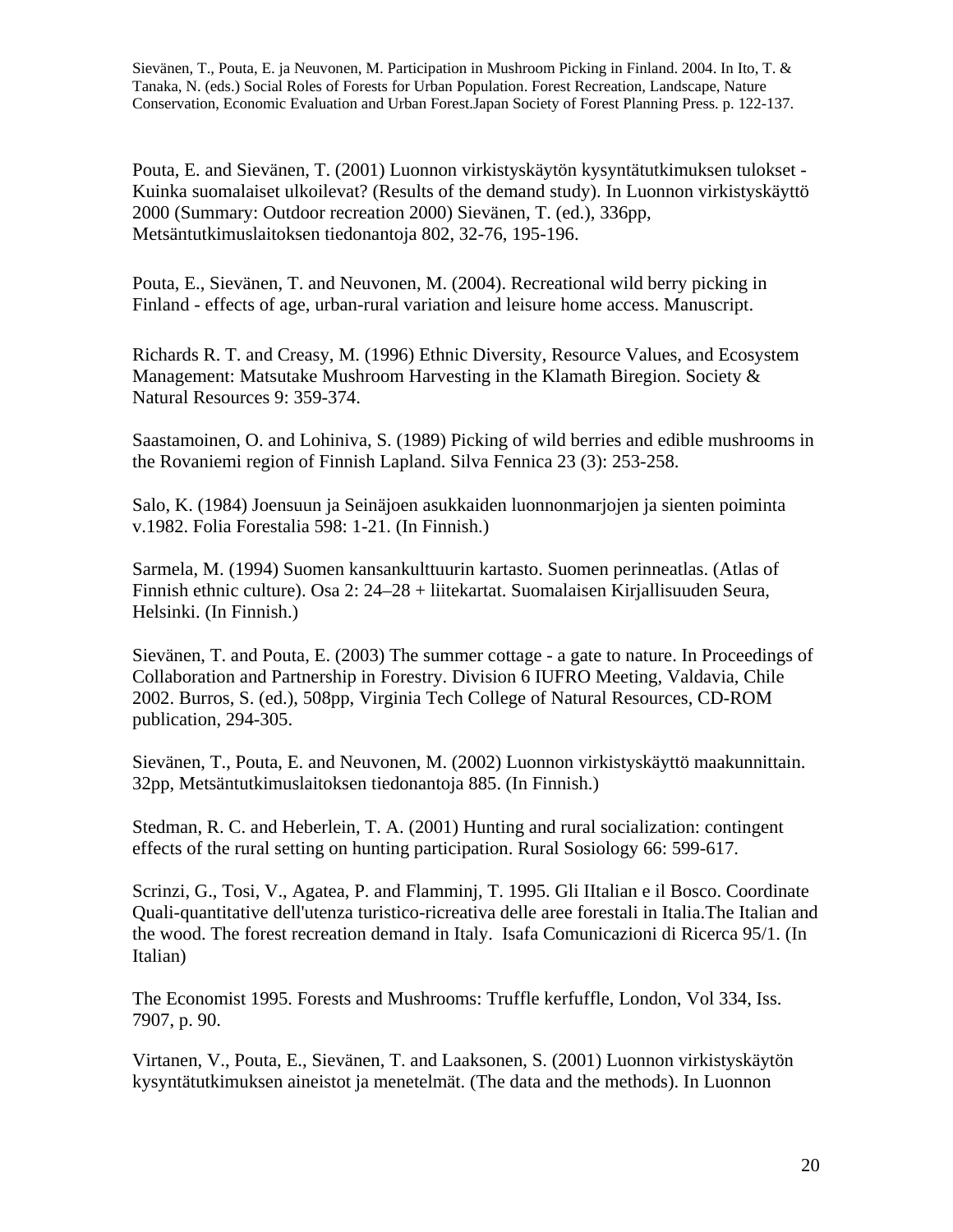virkistyskäyttö 2000 (Summary: Outdoor recreation 2000). Sievänen, T. (ed.), 336pp, Metsäntutkimuslaitoksen tiedonantoja 802, 19-31, 194. (In Finnish.)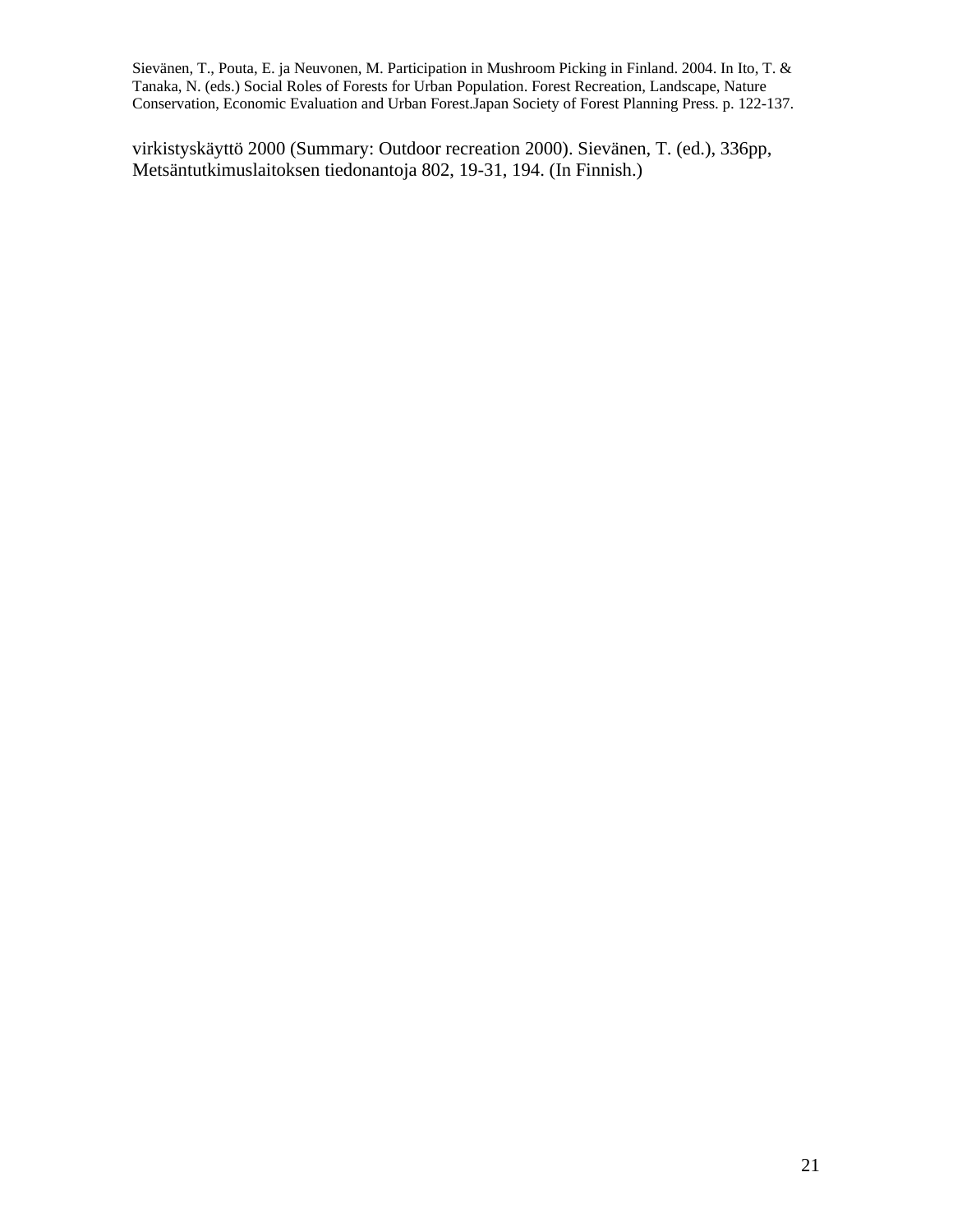|  |  | Table 1. Who has learned mushroom picking skills, logistic regression model. |  |  |  |
|--|--|------------------------------------------------------------------------------|--|--|--|
|  |  |                                                                              |  |  |  |

|                                               | Parameter | p-value  | Odds  | 95% Wald        |
|-----------------------------------------------|-----------|----------|-------|-----------------|
|                                               | estimates |          | ratio | confidence      |
|                                               |           |          |       | limits for odds |
|                                               |           |          |       | ratio           |
| <b>Constant</b>                               | $-2.903$  | < 0.0001 |       |                 |
| <b>Female</b> (reference category male)       | 0.660     | < 0.0001 | 1.936 | (1.569, 2.389)  |
| Age                                           | 0.048     | < 0.0001 | 1.049 | (1.041, 1.057)  |
| <b>Region</b> (reference category western and |           |          |       |                 |
| northern Finland)                             |           |          |       |                 |
| Uusimaa province and other southern           | 0.964     | < 0.0001 | 2.623 | (2.079, 3.309)  |
| areas in Finland                              |           |          |       |                 |
| <b>Eastern Finland</b>                        | 1.119     | < 0.0001 | 3.061 | (2.120, 4.420)  |
| Access to a vacation home (reference          | 0.193     | 0.0787   | 1.213 | (0.978, 1.503)  |
| category no access)                           |           |          |       |                 |
| <b>Number of outdoor activities</b>           | 0.080     | < 0.0001 | 1.083 | (1.064, 1.102)  |
| N                                             | 2221      |          |       |                 |
| Mushroom picking skills (%)                   | 73.2      |          |       |                 |
| Proportion of correctly classified (%) cut    | 75.3      |          |       |                 |
| point 0.50                                    |           |          |       |                 |
| Log likelihood for model                      | $-1086$   |          |       |                 |
| Log likelihood for constant                   | $-1258$   |          |       |                 |
| Likelihood ratio test $(\chi^2)$              | 345       |          |       |                 |
| df                                            | 6         |          |       |                 |
| p-value                                       | < 0.0001  |          |       |                 |
| Pseudo R <sup>2</sup>                         | 0.137     |          |       |                 |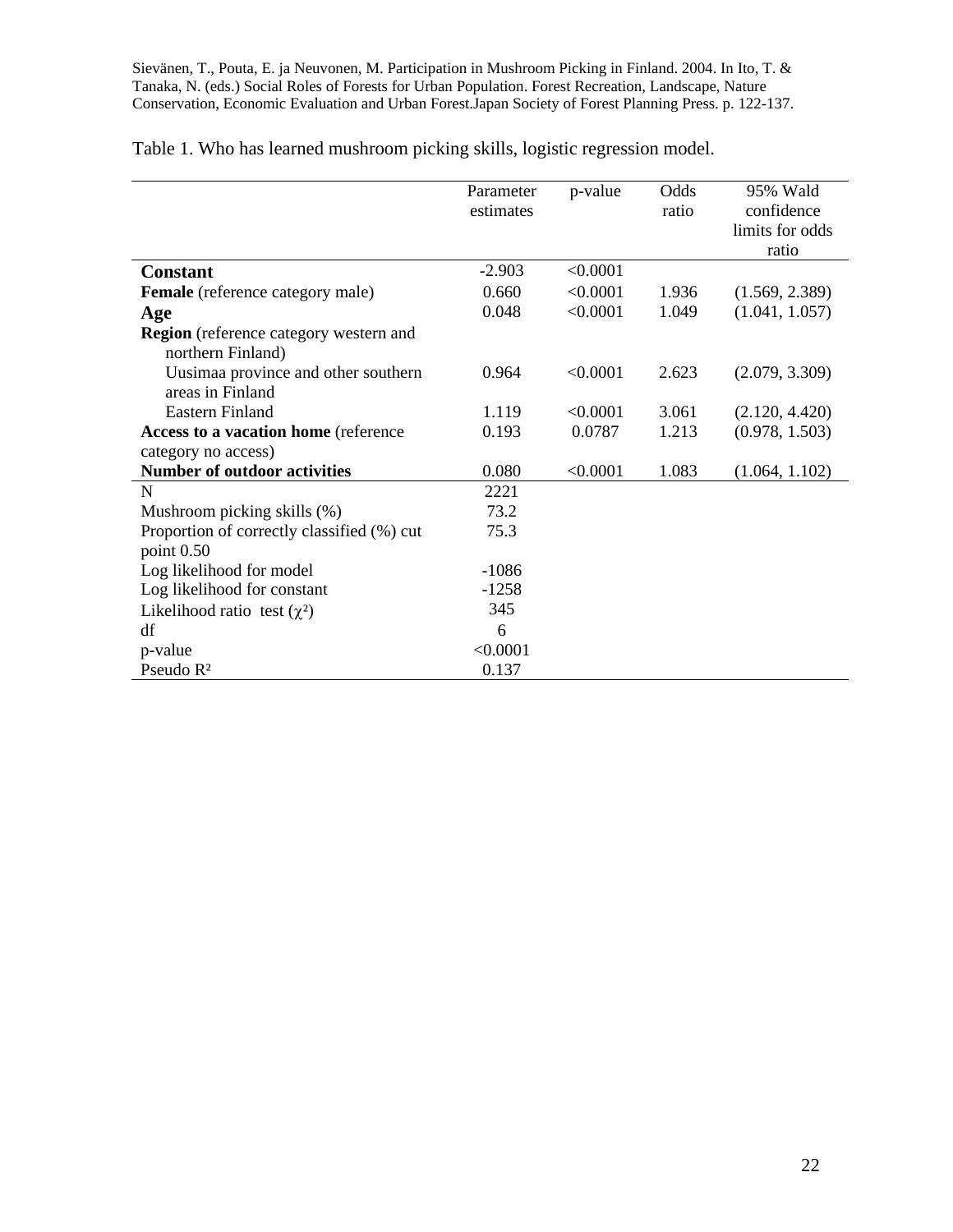|                                            | Parameter | p-value  | Odds  | 95% Wald        |
|--------------------------------------------|-----------|----------|-------|-----------------|
|                                            | estimates |          | ratio | confidence      |
|                                            |           |          |       | limits for odds |
|                                            |           |          |       | ratio           |
| <b>Constant</b>                            | $-5.049$  | < 0.0001 |       |                 |
| Female (reference category male)           | 0.665     | < 0.0001 | 1.944 | (1.771, 2.134)  |
| Age                                        | 0.050     | < 0.0001 | 1.052 | (1.048, 1.055)  |
| <b>Education level</b> (reference high)    |           |          |       |                 |
| low                                        | $-0.214$  | < 0.0007 | 0.808 | (0.714, 0.914)  |
| middle                                     | 0.009     | 0.8704   | 1.009 | (0.901, 1.131)  |
| Size of municipality of residence          |           |          |       |                 |
| (reference category                        |           |          |       |                 |
| $\geq 100000$ inhabitants)                 |           |          |       |                 |
| under 10 000 inhabitants                   | 0.228     | 0.0008   | 1.256 | (1.100, 1.434)  |
| 10 000-99 999 inhabitants                  | 0.160     | 0.0071   | 1.173 | (1.044, 1.318)  |
| Region (reference category western and     |           |          |       |                 |
| northern Finland)                          |           |          |       |                 |
| Uusimaa province and other southern        | 0.724     | < 0.0001 | 2.063 | (1.833, 2.321)  |
| areas in Finland                           |           |          |       |                 |
| <b>Eastern Finland</b>                     | 0.867     | < 0.0001 | 2.381 | (2.039, 2.780)  |
| Poor mushroom season (reference            | $-0.697$  | < 0.0001 | 2.007 | (1.832, 2.200)  |
| category productive mushroom year)         |           |          |       |                 |
| <b>Number of outdoor activities</b>        | 0.149     | < 0.0001 | 1.161 | (1.151, 1.170)  |
| N                                          | 10347     |          |       |                 |
| Proportion of participants (%)             | 38.2      |          |       |                 |
| Proportion of correctly classified (%) cut | 72.2      |          |       |                 |
| point 0.50                                 |           |          |       |                 |
| Log likelihood for model                   | $-5595$   |          |       |                 |
| Log likelihood for constant                | $-6918$   |          |       |                 |
| Likelihood ratio test $(\chi^2)$           | 2646      |          |       |                 |
| df                                         | 10        |          |       |                 |
| p-value                                    | < 0.0001  |          |       |                 |
| Pseudo R <sup>2</sup>                      | 0.191     |          |       |                 |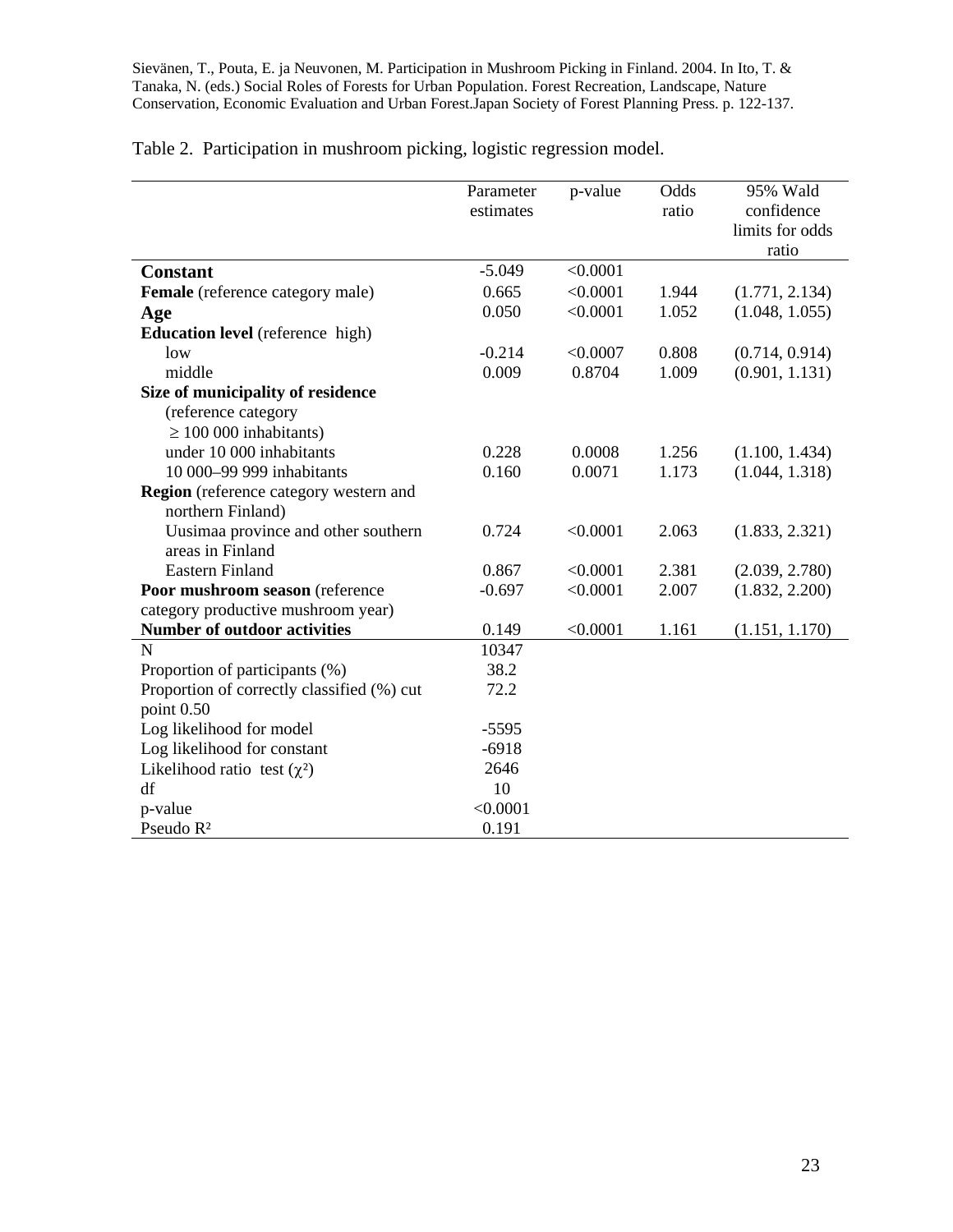|                                                     | Parameter | Standard | p-value  |
|-----------------------------------------------------|-----------|----------|----------|
|                                                     | estimates | error    |          |
| <b>Constant</b>                                     | 0.969     | 0.1229   | < 0.0001 |
| <b>Female</b> (reference category male)             | 0.144     | 0.0456   | 0.0015   |
| Age                                                 | 0.013     | 0.0016   | < 0.0001 |
| Uusimaa province and other southern areas           | 0.294     | 0.0645   | < 0.0001 |
| in Finland (reference category the rest of          |           |          |          |
| Finland)                                            |           |          |          |
| <b>Eastern Finland</b> (reference category the rest | 0.204     | 0.0786   | 0.0094   |
| of Finland)                                         |           |          |          |
| Size of municipality of residence less              | 0.102     | 0.0546   | 0.0622   |
| <b>than 10 000 inhabitants</b> (reference category  |           |          |          |
| 10 000 or more)                                     |           |          |          |
| Access to vacation home (reference category         | 0.110     | 0.0465   | 0.0182   |
| no access)                                          |           |          |          |
| Poor mushroom season (reference category            | $-0.179$  | 0.0455   | 0.0001   |
| good mushroom season)                               |           |          |          |
| Number of observations                              | 2250      |          |          |
| Log likelihood for model                            | $-6414$   |          |          |
| Log likelihood for constant                         | $-10498$  |          |          |
| Likelihood ratio test $(\chi^2)$                    | 8169      |          |          |
| df                                                  | 1         |          |          |
| p-value                                             | < 0.0001  |          |          |
| Pseudo R <sup>2</sup>                               | 0.389     |          |          |
| Alpha                                               | 1.223     | 0.0805   | < 0.0001 |

Table 3. Mushroom picking participation frequency, negative binomial regression model.